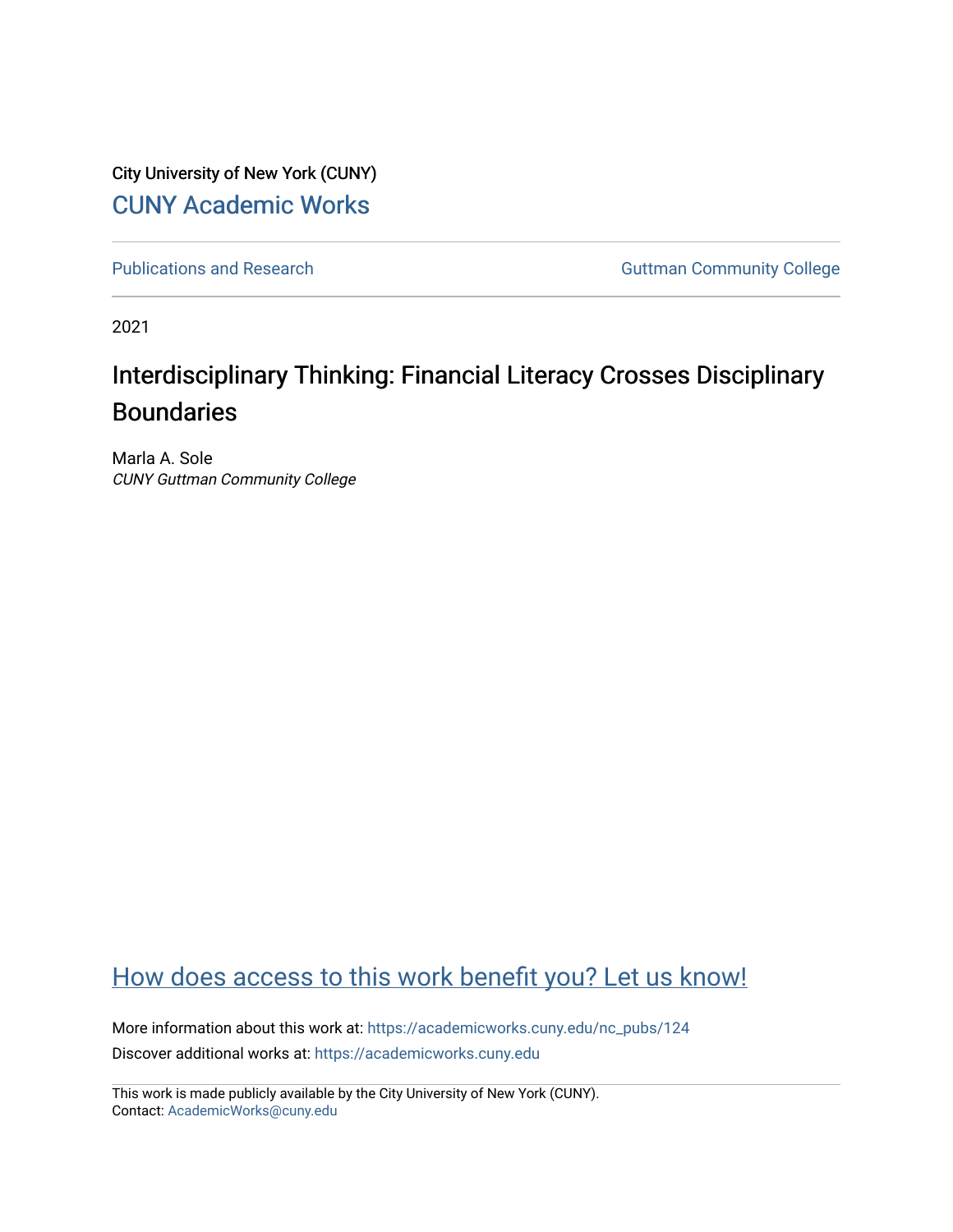Interdisciplinary Thinking: Financial Literacy Crosses Disciplinary Boundaries

Marla A. Sole

Guttman Community College, The City University of New York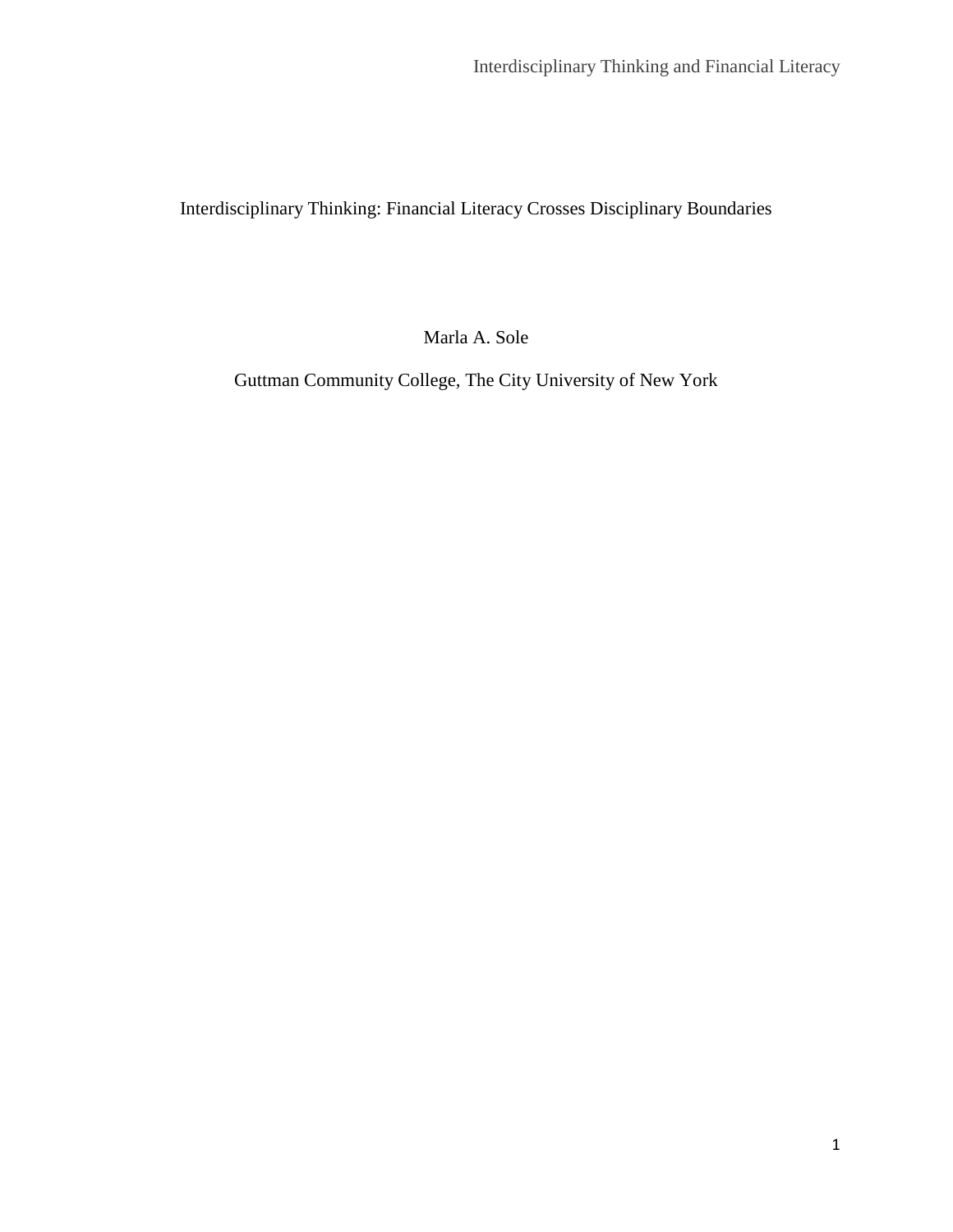## AUTHOR NOTE

Correspondence concerning this article should be addressed to Marla A. Sole, Guttman Community College, The City University of New York, 50 West 40th Street, Room 604A New York, NY 10018, USA. E-mail: [Marla.Sole@guttman.cuny.edu](mailto:Marla.Sole@guttman.cuny.edu)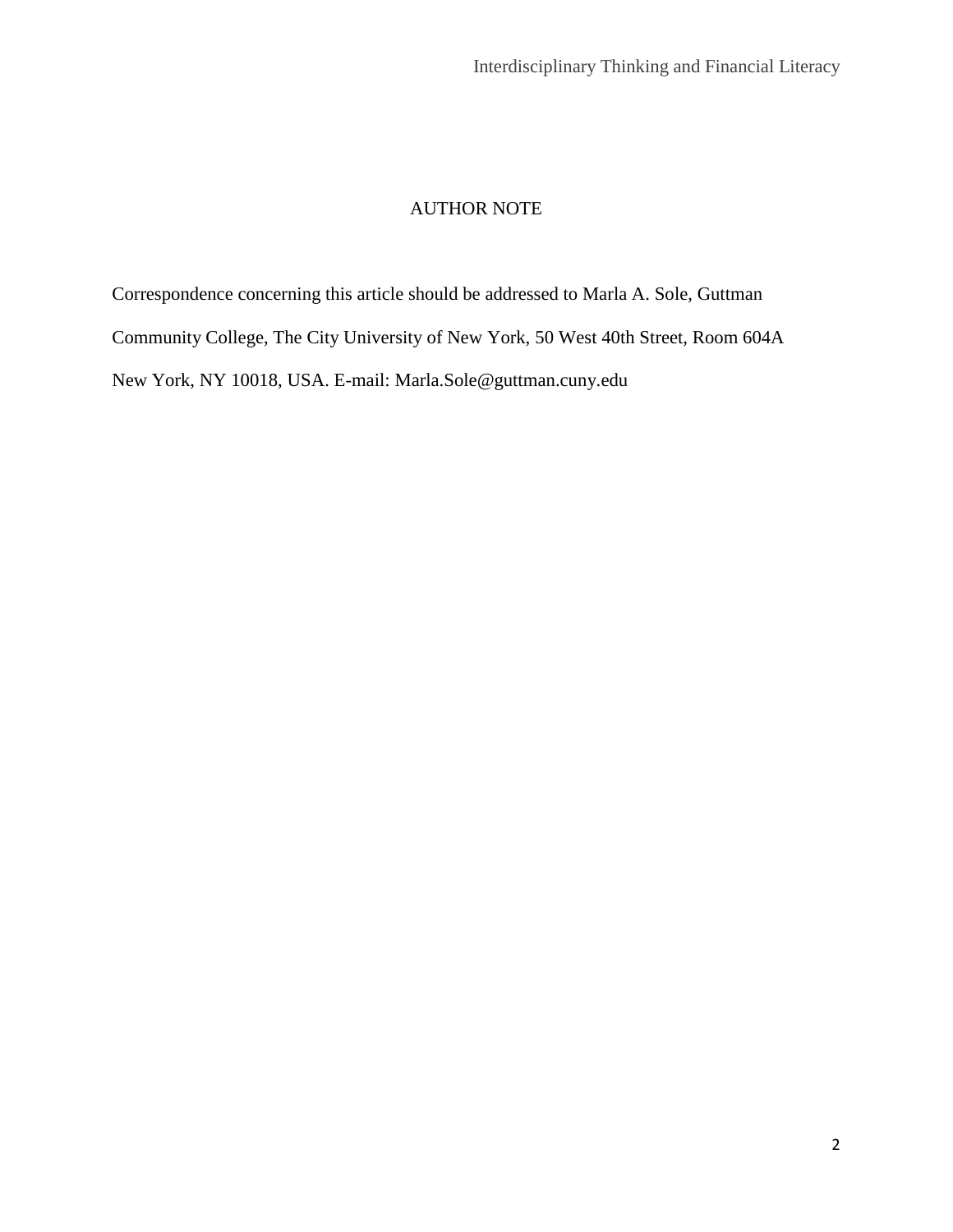## Interdisciplinary Thinking: Financial Literacy Crosses Disciplinary Boundaries

## Abstract

Financial literacy is ideally suited to be integrated into mathematics courses and taught in an interdisciplinary manner. Students learn best and are motivated when tackling real-world meaningful questions. This article shares how elementary mathematics was applied to better understand the debate about raising the minimum wage and the United States National Debt. To serve as a guide for other teachers who wish to incorporate financial literacy into their mathematics courses and take an interdisciplinary approach, this article suggests readings, data sets, and pedagogical practices. Students were engaged and enthusiastic to work on problems that challenged their thinking about financial issues

Keywords: Financial literacy; interdisciplinary thinking; minimum wage; national debt; quantitative reasoning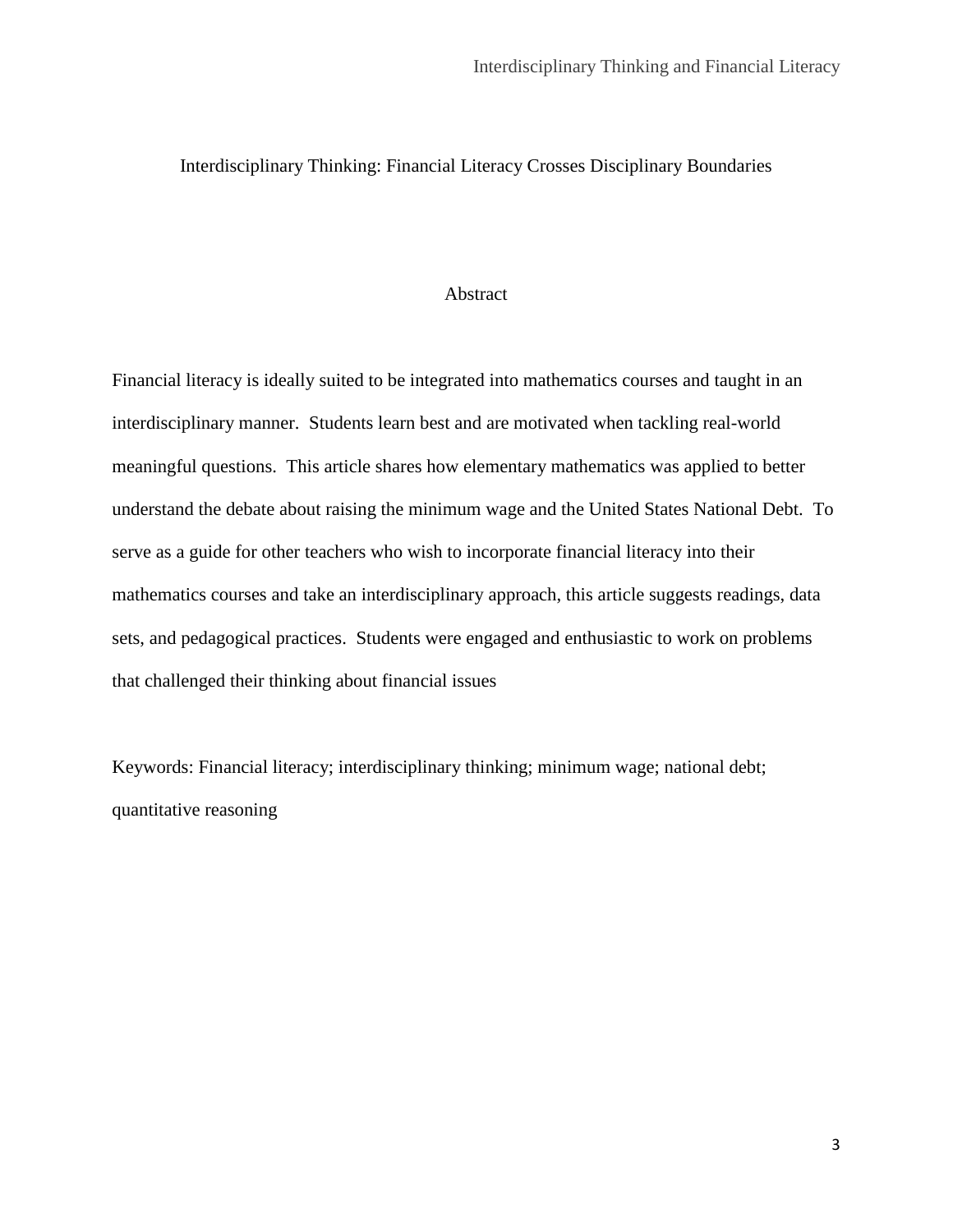## **1. INTRODUCTION**

Financial literacy should move to a more prominent position in the mathematics curriculum [13], as it is ideally suited to promote interdisciplinary thinking. Financial literacy is necessary for students' personal and professional lives [1,13,15], as well as their roles as actively engaged citizens. Despite the need for financial education and the belief that finance should be taught in school [4], the level of financial literacy of high school students, and young adults in the United States is low [8]. College students are more financially literate than high school students or young American adults, but also have gaps in their understanding of financial literacy [13]. Teachers' real-world knowledge of finance, combined with financial literacy's broad appeal makes this an important interdisciplinary topic that can be readily integrated into a wide range of mathematics and mathematics education courses. Moreover, learning about finance can empower students to understand public policy decisions that often rely on the application of elementary mathematics and a combination of economics, ethics, and equity.

This paper, which reflects on my classroom experience, serves as a guide for teachers who wish to incorporate financial literacy into their mathematics courses and take an interdisciplinary approach. This article is divided into four sections followed by a conclusion. The financial exercises in this paper were used in a college Quantitative Reasoning course. The first section describes the course and the overarching learning objectives. The next three sections provide examples of real-world financial exercises and pedagogical practices. To guide the reader through the financial literacy lessons, each section contains specific learning objectives, an activity, a list of recommended readings and websites that contain data sets, teaching tips to help facilitate an interdisciplinary approach, students' solutions, a discussion of students' gains and misconceptions, and more challenging extension exercises that could be used

4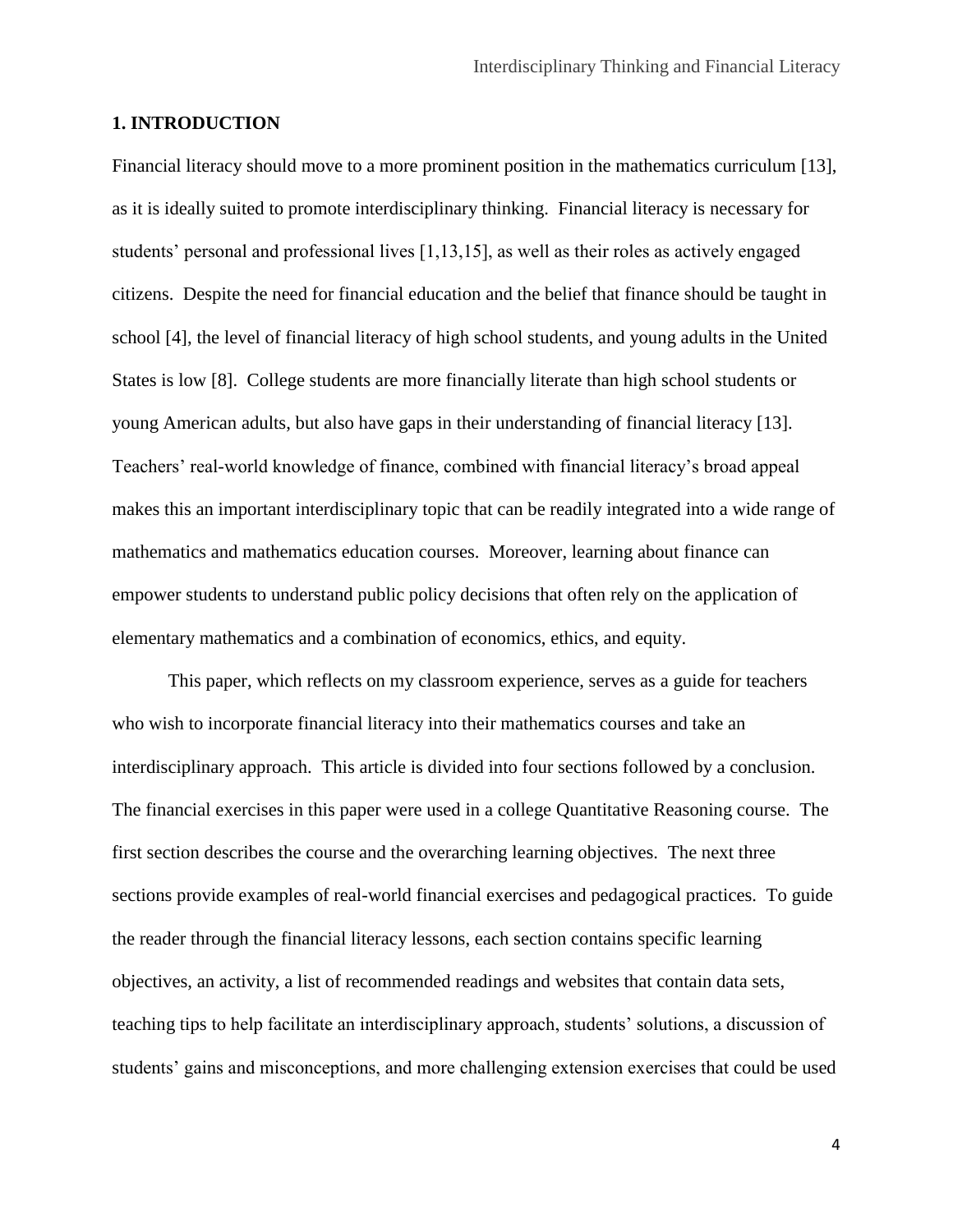in more advanced mathematics courses such as statistics, precalculus, or finite mathematics. The article concludes by reflecting on the challenges, goals and benefits of incorporating financial literacy activities into elementary mathematics courses using an interdisciplinary approach. Students were genuinely interested in learning how select mathematical calculations could be used to support an argument and were highly motivated to use elementary mathematical calculations to examine meaningful, real-world issues.

## **2. QUANTITATIVE REASONING AND FINANCIAL LITERACY**

The exercises in this paper were used in an introductory Quantitative Reasoning course that retaught basic mathematics and had no prerequisites. The course covered the following elementary mathematics topics: proportional reasoning, percent, estimation, place value, descriptive statistics, linear and exponential growth, scientific notation, and mathematical modeling. The course focused on incorporating real-world examples while reviewing elementary mathematics. The overarching aim of the Quantitative Reasoning course was to develop a sense of mathematical literacy or fluency with numbers and to help students appreciate how even simple mathematics concepts could be applied to better understand real-world issues.

Many students in the Quantitative Reasoning course had significant gaps in their mathematical background. Given the level of the course, the activities presented could be used in a wide range of introductory mathematics courses including: Elementary or College Algebra, Mathematics for Liberal Arts and Quantitative Reasoning. Each section concludes with more challenging exercises that could also be used in Statistics, Precalculus or Finite Mathematics courses. The activities could be incorporated into both 2-and 4-year college and high school courses. Additionally, because many teachers have not taken Quantitative Reasoning or may not have seen an interdisciplinary approach used to teach financial literacy, the exercises could also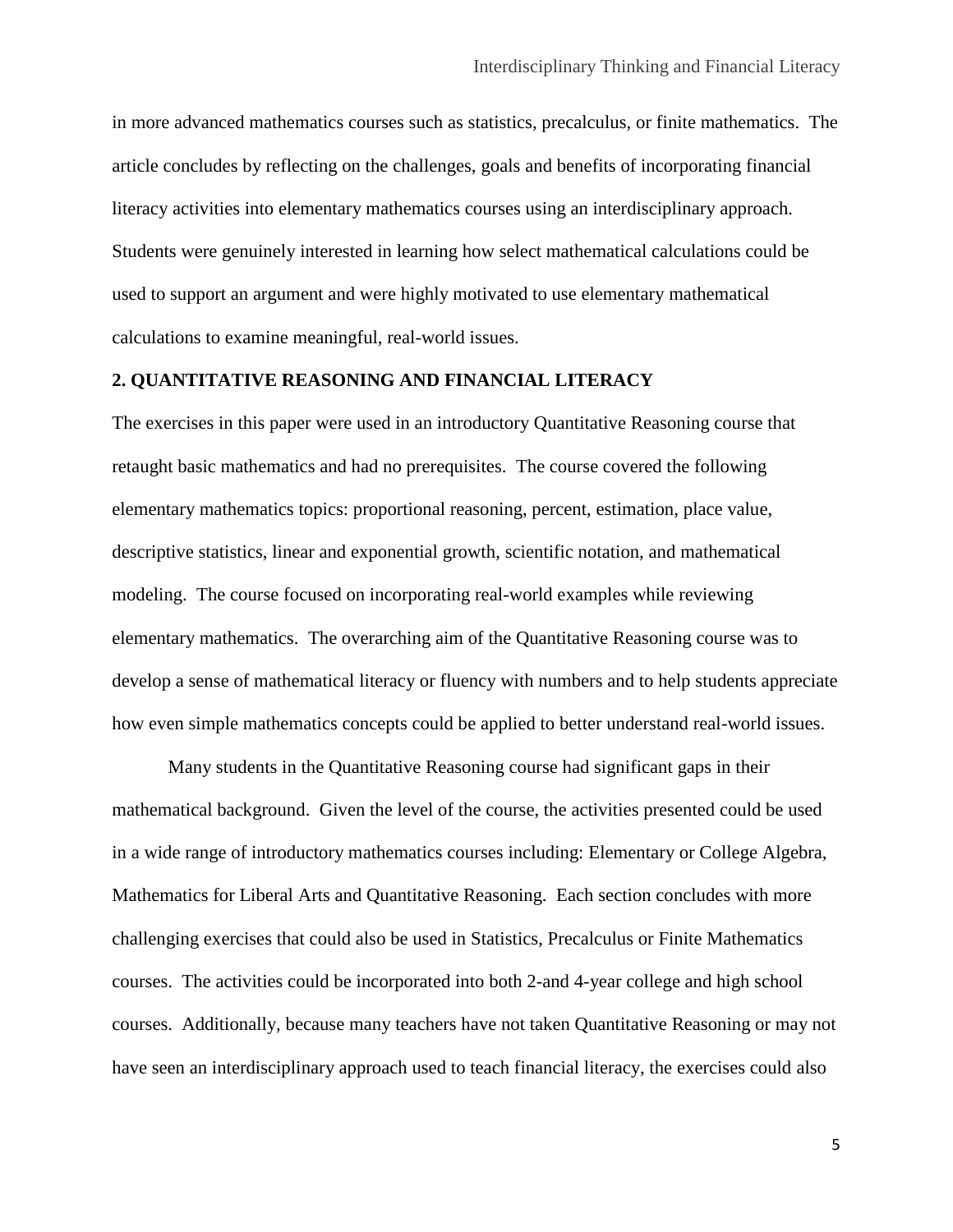be integrated into the curriculum of graduate mathematics education programs designed for both pre-service and in-service teachers or used for professional development.

Each activity was completed during one or two class sessions. Students worked on the activities either in groups or individually, and their answers were shared with the class and discussed. The questions were presented in an open-ended manner. Mathematics education organizations and researchers support this more challenging way of stating problems [9,14,16]. For students with large gaps in their background who were not making progress, hints were provided or closed-ended questions were suggested to scaffold the learning. No formal assessment was done. For all of the activities, a few key learning objectives were: to develop students' confidence and ability to use quantitative methods to understand and interpret information, to understand how numbers can be used to support an argument, to examine economic decisions with a lens of equity, and to develop a very elementary understanding of economics.

Although these activities crossed disciplinary boundaries, there is a wide variance in the degree of interdisciplinary thinking about financial literacy that students can engage with in mathematics courses, ranging from tackling applied problems with a real-world context to having in-depth discussions about economic policies or issues of equity. Based on students' limited prior knowledge of economics, when I taught these activities, my goal was to have students explore issues of equity based, in part, on their personal real-life experiences, use mathematics to examine real-world financial problems and increase students' very rudimentary understanding of finance. Another goal was to develop a very basic understanding and awareness of different perspectives about economic policies and decisions. Therefore, the lessons were designed to be in the middle of the spectrum of interdisciplinary thinking. As

6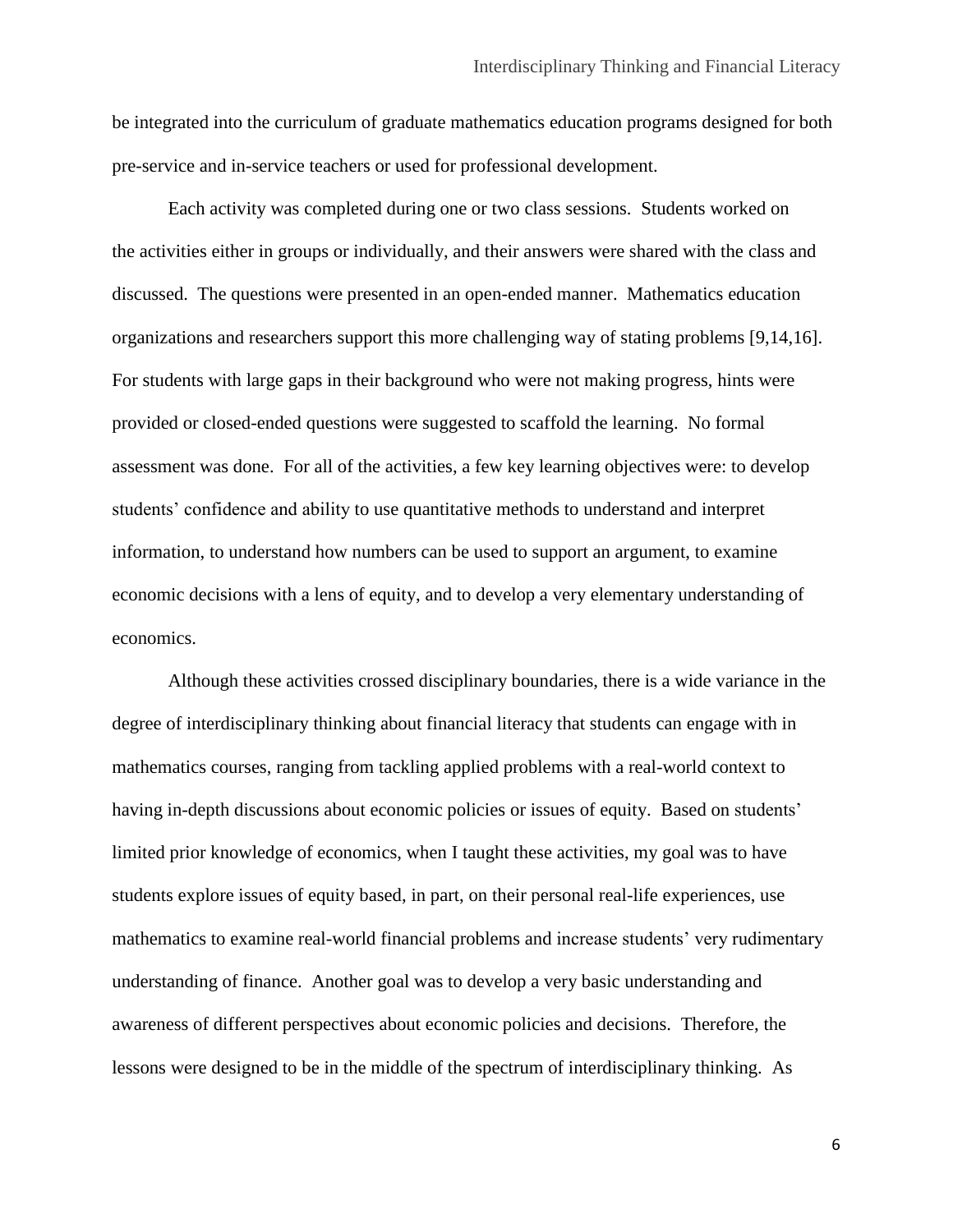issues of equity were being discussed at campus events and in other courses, students had explored issues of fairness on a wide range of topics as varied as the cost of housing, food deserts, and the quality and cost of education. In mathematics courses that have prerequisites or co-requisites of economics or business courses, teachers could strengthen the interdisciplinary nature of the activities where the mathematics and suggested reading could result in robust conversations about economic policy.

## **3. LESSON 1: CONSTANT OR DIMINISHING GAINS**

The learning objectives for this activity were:

- 1. Use elementary mathematics as a tool to analyze and gain a deeper level of understanding of real-world problems.
- 2. Perform basic operations involving absolute and relative change and develop the ability to interpret and compare the results.
- 3. Demonstrate the ability to apply mathematics to open-ended questions and use real-world data to support an argument.
- 4. Construct, interpret and analyze various graphical representations of data sets.

More challenging extension activities are suggested for courses that cover the following learning objectives:

- 1. Write and solve equations algebraically and graphically and interpret the solution.
- 2. Collect data and use the data to compute and interpret correlation coefficients.
- 3. Perform and interpret the results of hypothesis tests.
- 4. Use data and descriptive and inferential statistics as a tool to support an argument about an economic policy.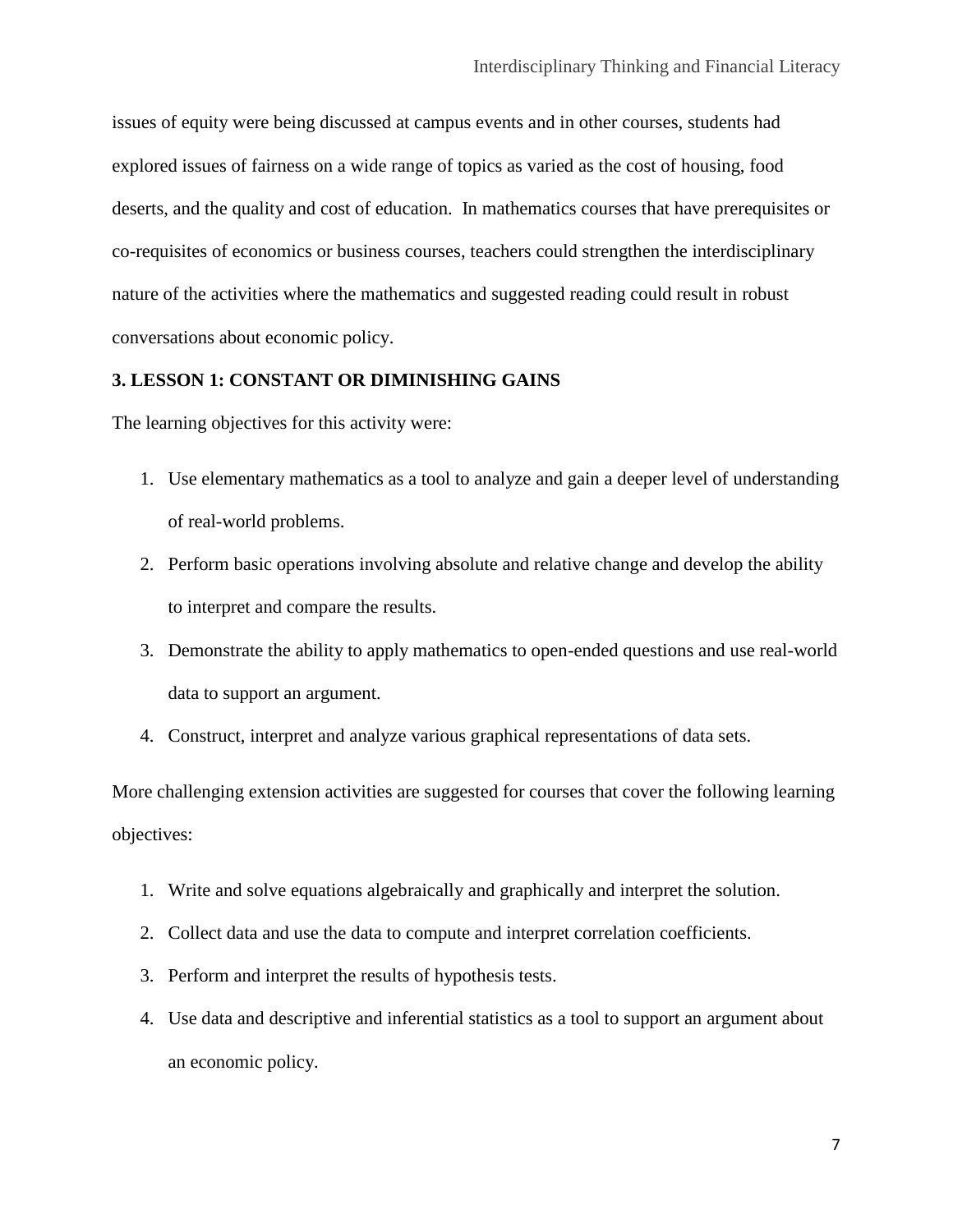At the start of the activity, students were told that according to the New York State Department of Labor, the minimum wage for New York City workers in small businesses was set to increase by \$1.50 per year over the next few years [10], see Table 1.

**Table 1**. General minimum wage rate change schedule for New York City small employers

|                                    | 12/31/16 | 12/31/17 | 12/31/18 | 12/31/19 |
|------------------------------------|----------|----------|----------|----------|
| NYC - small employers (10 or less) | \$10.50  | \$12.00  | \$13.50  | \$15.00  |

The class was asked to construct an argument in favor of or against constant increases of \$1.50 per year to the minimum wage. Students were told to use the data in Table 1 to support their arguments. Students were also asked to consider the following two questions: Could there be a downside to constant dollar increases? Are constant dollar increases the same as constant percent increases?

## **3.1. Teaching Tips: Constant or Diminishing Gains**

The activity was designed to be closely aligned with students' interests and to make use of their knowledge about changes to the minimum wage in New York City, where I teach. Before the lesson began, students were surveyed and by a show of hands indicated whether they were in favor of or against the minimum wage being increased by the same dollar amount each year. Overwhelmingly, students felt positive about receiving constant predictable dollar pay increases each year.

The data used in this exercise is available on the official website for New York State [10]. Teachers from other states, or teachers who wish to work with larger data sets and make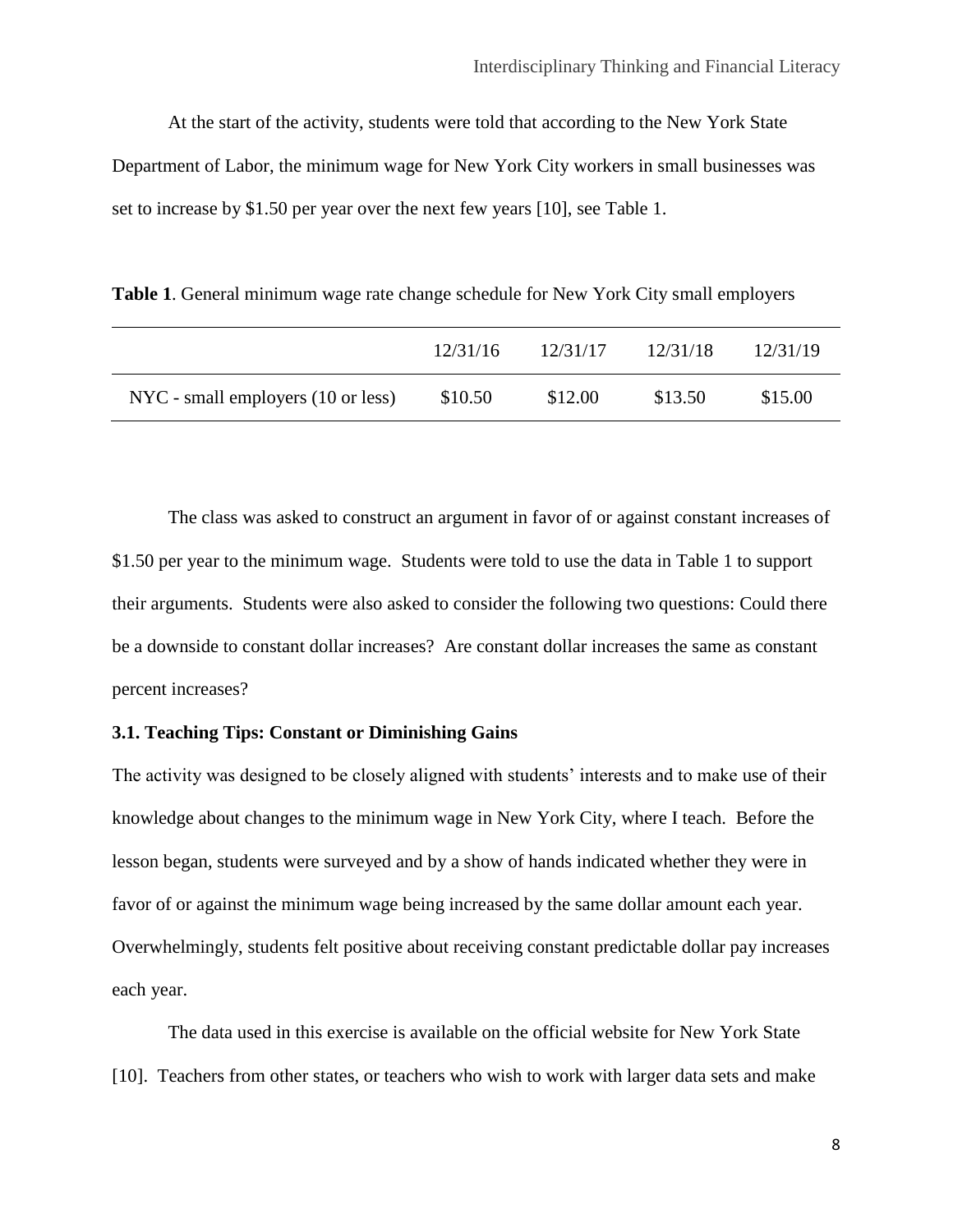comparisons between their state and other states, can find data on historic changes to the minimum wage [19] and minimum wage laws [20] by state on the United States Department of Labor Website.

For students who had gaps in their backgrounds, teachers may want to ask students to calculate the percentage by which the minimum wage changed from 2016 to 2017 and from 2017 to 2018. Using this information, students could be asked to predict the percentage by which the minimum wage would increase from 2018 to 2019. As students have different learning styles and different ways of demonstrating what they know, teachers could also suggest that students solve the problem graphically. This would also reinforce the connection between different solution strategies. After finding the percent change, students were asked to explain why if the dollar amount increased the percent change decreased.

#### **3.2. Solution: Constant or Diminishing Gains**

Students were able to show that although the dollar pay increase remained constant, the percent by which a worker's rate of pay increased steadily declined. Students calculated that in 2017, the percent by which a worker's salary rose was \$1.50 increase per hour  $\times$ 100%/\$10.50 pay rate per hour for 2016  $\approx$  14.3%. In 2018, the percent by which a worker's salary rose was \$1.50 increase per hour  $\times100\%/12.00$  pay rate per hour for  $2016 = 12.5\%$ . Therefore, clearly a downside of constant, equal pay raises is that while one's salary increases by the same amount each year, the percent by which one's salary changes decreases each year.

To solve the problem, students could have been asked to construct a line graph or a bar graph to demonstrate the downside of receiving the same pay raise year after year. Alternatively, teachers could share Figure 1 with the class, which shows the minimum wage and percent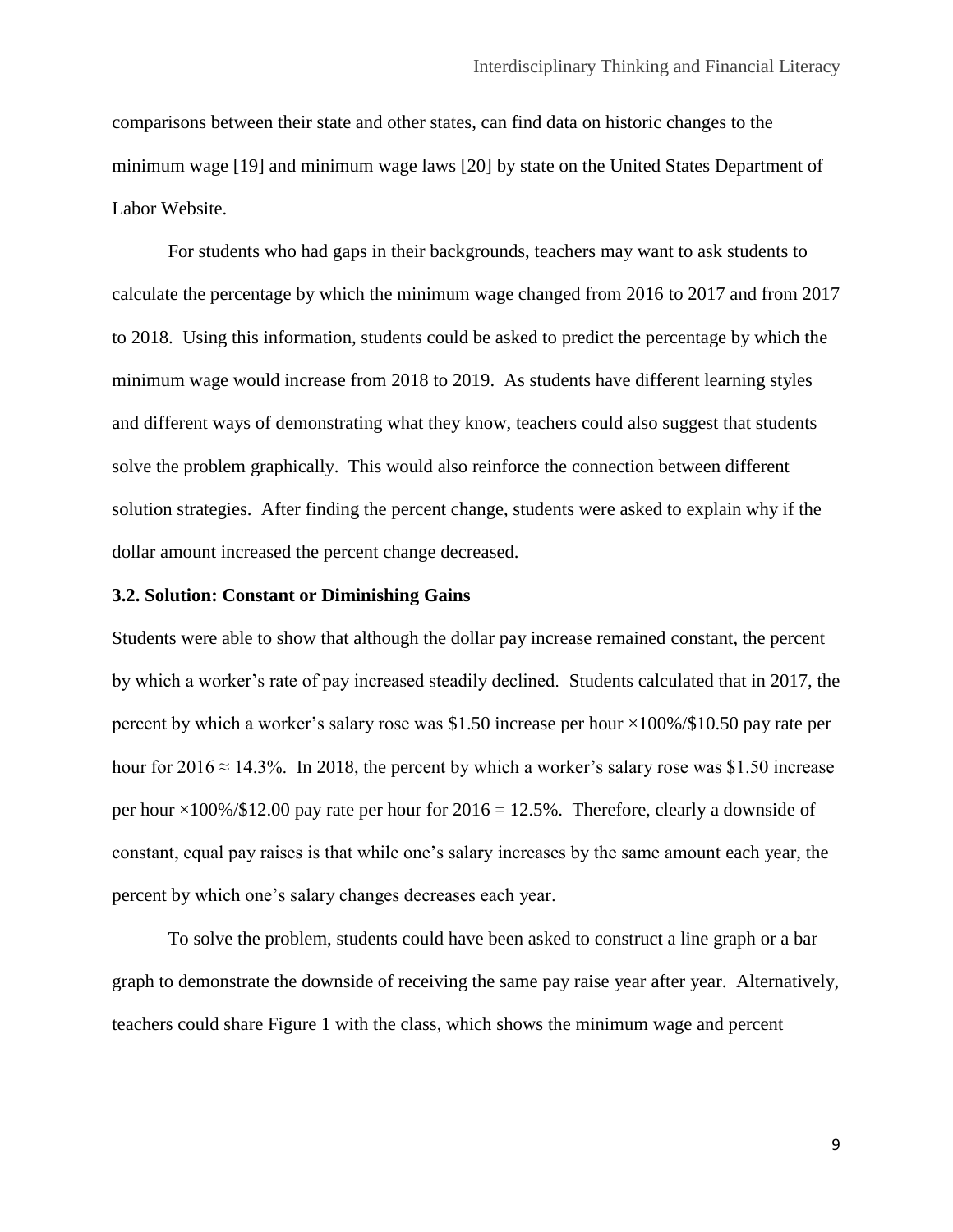change graphed together, and ask students to verify the information presented and interpret the graph.



**Figure 1**. Absolute and percent change to the minimum wage.

## **3.3. Teaching Reflection and Extensions: Constant or Diminishing Gains**

Although students understood how to calculate absolute and percent change, most had not realized that increasing one's salary by a set dollar amount each year would result in increasing one's salary by a smaller percentage each year. Even after students shared their answers with the class and attempted to clarify that the same hourly pay raise would be a smaller percentage of the new higher hourly rate of pay, some students still found it difficult to understand why this was the case. To help students develop an intuitive understanding, I asked the class about their career aspirations. Using a student's projected future salary, the class was asked to assess how a lawyer making \$150 per hour might feel about receiving a raise of \$1.50 per hour. Students volunteered that this would be a meager, unsatisfactory increase. Asked why, students correctly calculated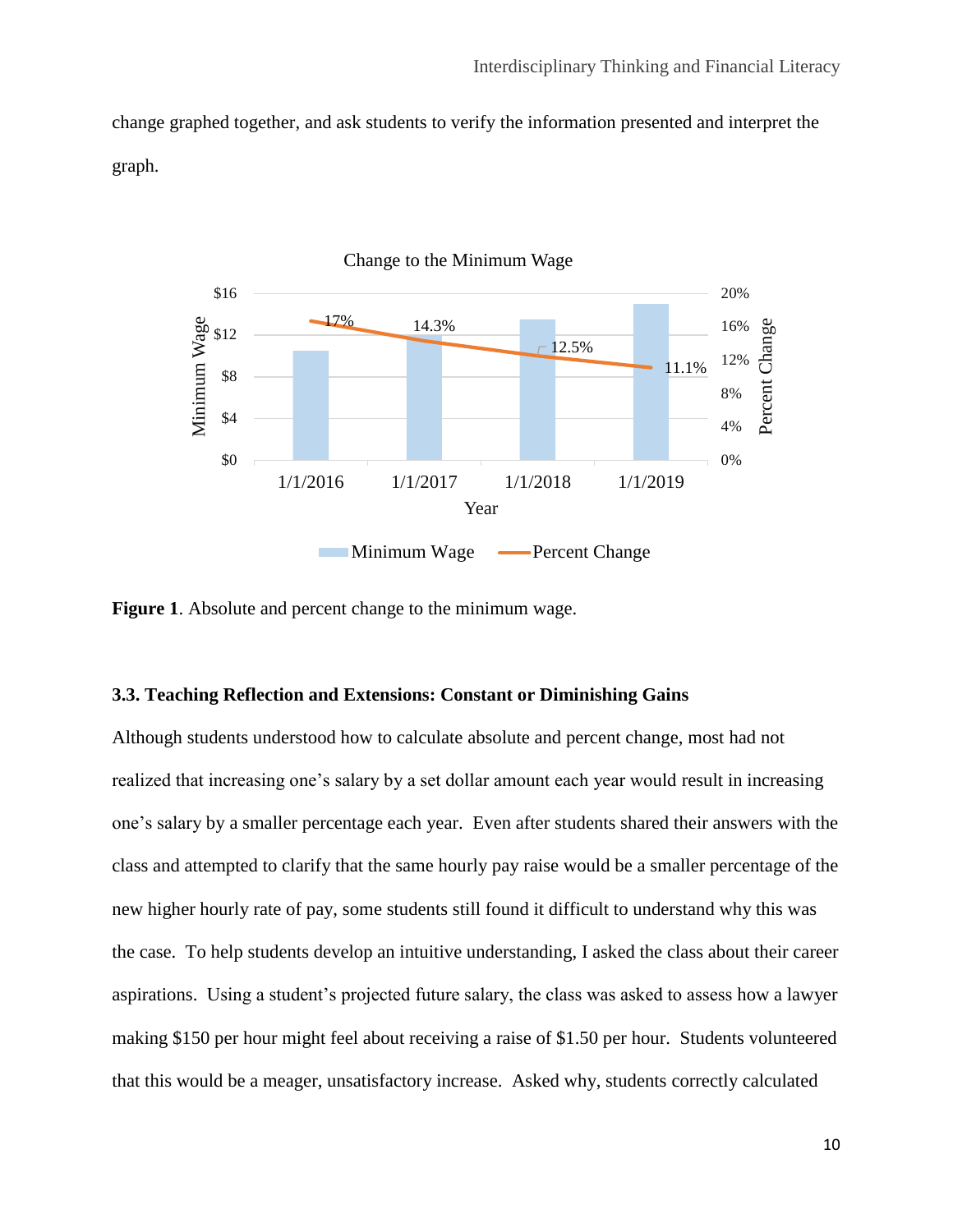that this would only amount to a 1% raise, which probably would be below an increase in the cost of living. Students were able to extend their intuitive understanding to the assigned problem, which clarified why salary increases by the same dollar amount would lead to progressively smaller percent increases. Students felt that one's perception could be changed by selecting which figure to present, as a pay raise of 14.3% seemed like a greater increase than a pay raise of \$1.50 per hour. This lesson helped students better understand why in the real-world the absolute and relative change can present different pictures, which can be used to sway one's opinion on an issue.

For courses at a higher level, the following more challenging problems could be assigned:

- 1. If the minimum wage for New York were to increase by \$1.50 per year, in how many years would the percent increase be 2%? Students should be encouraged to solve the problem algebraically and graphically.
- 2. The United States Bureau of Labor Statistics tracks the Consumer Price Index, which is a weighted average of prices of items that consumers use. Read about the percent change in goods that make up the Consumer Price Index in the article "One Hundred Years of Price Change: The Consumer Price Index and the American Inflation Experience" by Stephen Reed [12]. Using data showing the historic minimum wage, calculate the correlation between the minimum wage and either the Consumer Price Index or the price of one item the Consumer Price Index tracks.
- 3. Using data showing the poverty thresholds [17] over time from the United States Census Bureau, calculate the correlation between the yearly salary of an employee working full-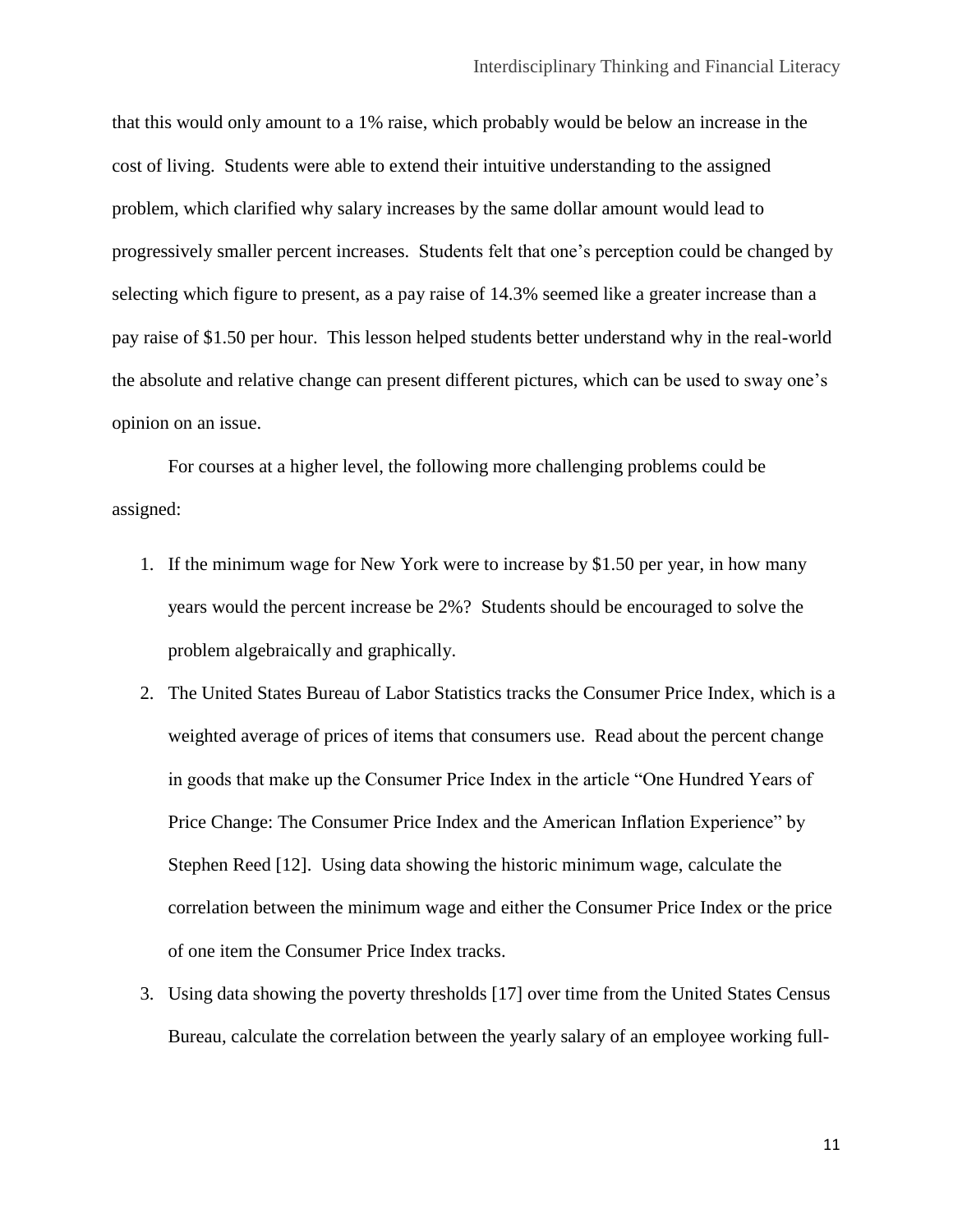time at a minimum wage job and the Poverty Threshold. Using the correlation coefficient, describe the relationship.

- 4. Conduct a paired samples t-test to determine whether, among single workers over the last 30 years, the salary earned by working full-time at a minimum wage job is above the poverty threshold.
- 5. Use the results of questions 2, 3, and 4 to support an argument in favor of or against raising the minimum wage.

## **4. LESSON 2: INCREASE OR MAINTAIN THE MINIMUM WAGE**

The learning objectives for this activity were to:

- 1. Demonstrate the ability to use mathematics to support, refute, and assess the validity of an argument.
- 2. Solve open-ended questions where the data provided are not translated into the language of mathematics.
- 3. Develop an increased appreciation for, and in-depth understanding of, issues of equity by using mathematics to examine the impact of policy changes, from multiple perspectives.

More challenging extension activities are suggested for courses that cover the following learning objectives:

- 1. Translate real-world open-ended questions that can be solved mathematically into equations.
- 2. Solve equations and interpret the solution within the context of the problem.

The class was presented with Table 2, which shows future changes to the minimum wage for big and small employers in New York City [10].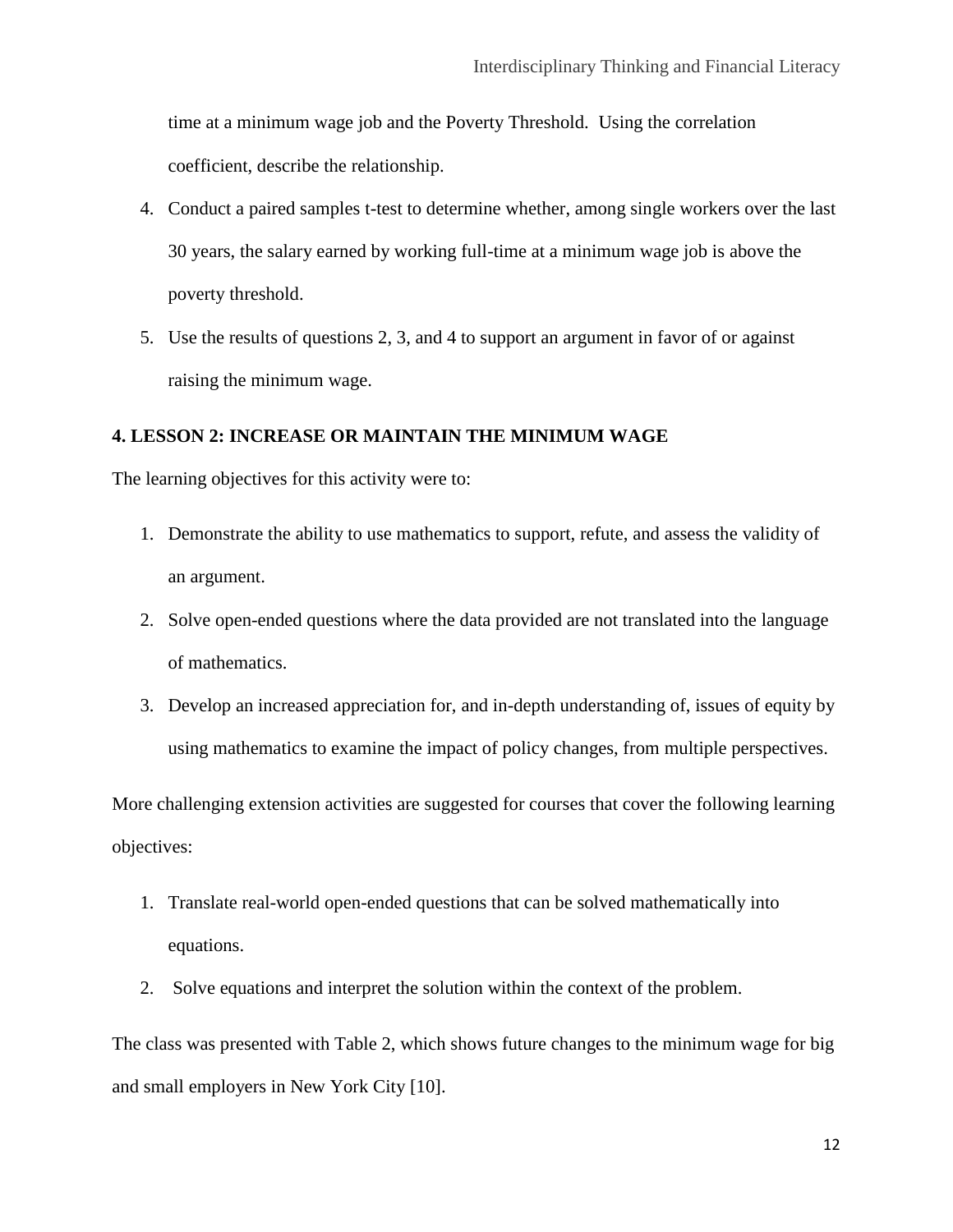Students were asked if the minimum wage should be raised from the perspective of a minimum wage worker and from the perspective of a small business owner. Half the class was assigned to present the case from the perspective of minimum wage workers and the other half of the class was assigned to present the case from the perspective of a small business owner. Students had to consider whether raising the minimum wage was an issue of treating workers fairly and with compassion or, from the perspective of a small business owner, if opposing an increase in the minimum wage was a matter of survival rather than self-interest. In both cases, students were instructed to use the data to support their decision.

**Table 2.** General minimum wage rate schedule for New York City

|                                     | 12/31/16 | 12/31/17 | 12/31/18 | 12/31/19 |
|-------------------------------------|----------|----------|----------|----------|
| NYC - Big Employers (of 11 or more) | \$11.00  | \$13.00  | \$15.00  |          |
| NYC - Small Employers (10 or less)  | \$10.50  | \$12.00  | \$13.50  | \$15.00  |

## **4.1. Teaching Tips: Increase or Maintain the Minimum Wage**

To increase students' knowledge of the arguments being made to maintain or increase the minimum wage, a week prior to the lesson teachers could assign the following four brief articles:

- "A Case Against the Minimum Wage" by Gary Wolfram [21],
- "Why It's the Perfect Time to Raise the Federal Minimum Wage" by Chris Lu [7],
- "The Case for Raising the Minimum Wage Keeps Getting Stronger" by Linda DePillis [2],
- "Raising Minimum Wage Is Misguided Policy" by Douglas Holtz-Eakin [6].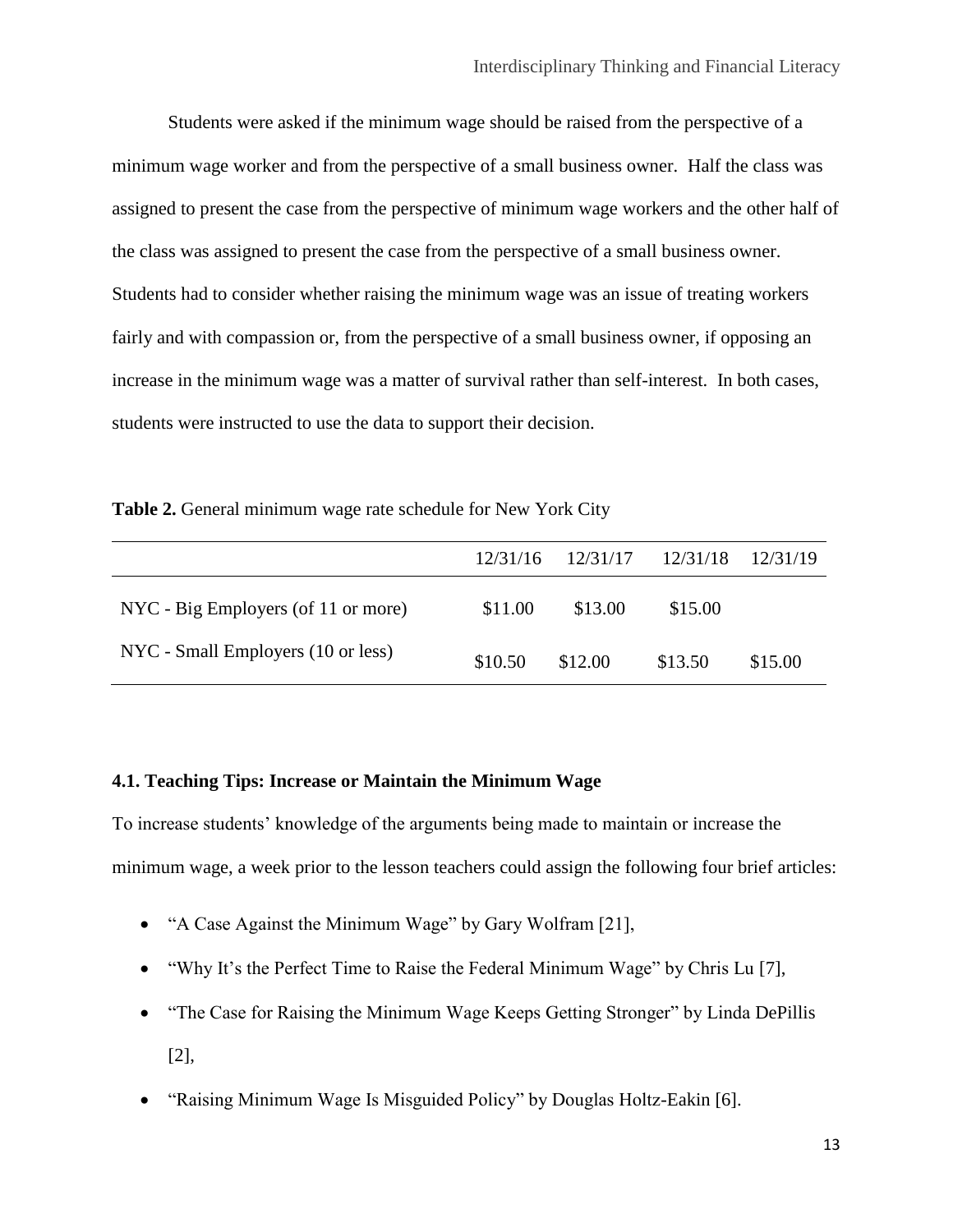These four articles present a balanced perspective, as two of the articles are in favor of increasing the minimum wage and two oppose an increase. For teachers from other states, the article entitled "Minimum Wage Changes in 2018: State by State Guide" by Annemaria Duran [3] contains a wealth of information on specific minimum wage laws for each state. Up-to-date information on changes to the minimum wage can also be found by searching on each state's website.

Teachers may want to ask students presenting the argument that the minimum wage should be increased to calculate a minimum wage worker's yearly salary and to approximate the cost of living in New York City. I suggested students notice any increase in jobs that were automated in small businesses and share with the class the impact this might have on workers ability to secure a higher rate of pay. For students presenting the employer's perspective, teachers may want to suggest that students calculate the cost of keeping 11 employees vs the cost of letting one employee go to pay all of the retained employees a lower wage.

## **4.2. Solution: Increase or Maintain the Minimum Wage**

Viewed from the individual employee's perspective, the difference seemed relatively small and equitable. In 2018, each employee working for a small business would receive a yearly salary of 1 employee  $\times$  \$13.50 per hour  $\times$  40 hours per week  $\times$  52 weeks per year = \$28,080; whereas each employee working for a large business would receive a yearly salary of 1 employee  $\times$  \$15.00 per hour  $\times$  40 hours per week  $\times$  52 weeks per year = \$31,200. This was thought to be a low wage based on the high cost of housing in New York City. By contrast, viewed from the perspective of a business owner with 11 employees, the increase was seen as large and unsustainable. In 2018, the combined salaries per year for all 11 full-time workers would be: 11 employees  $\times$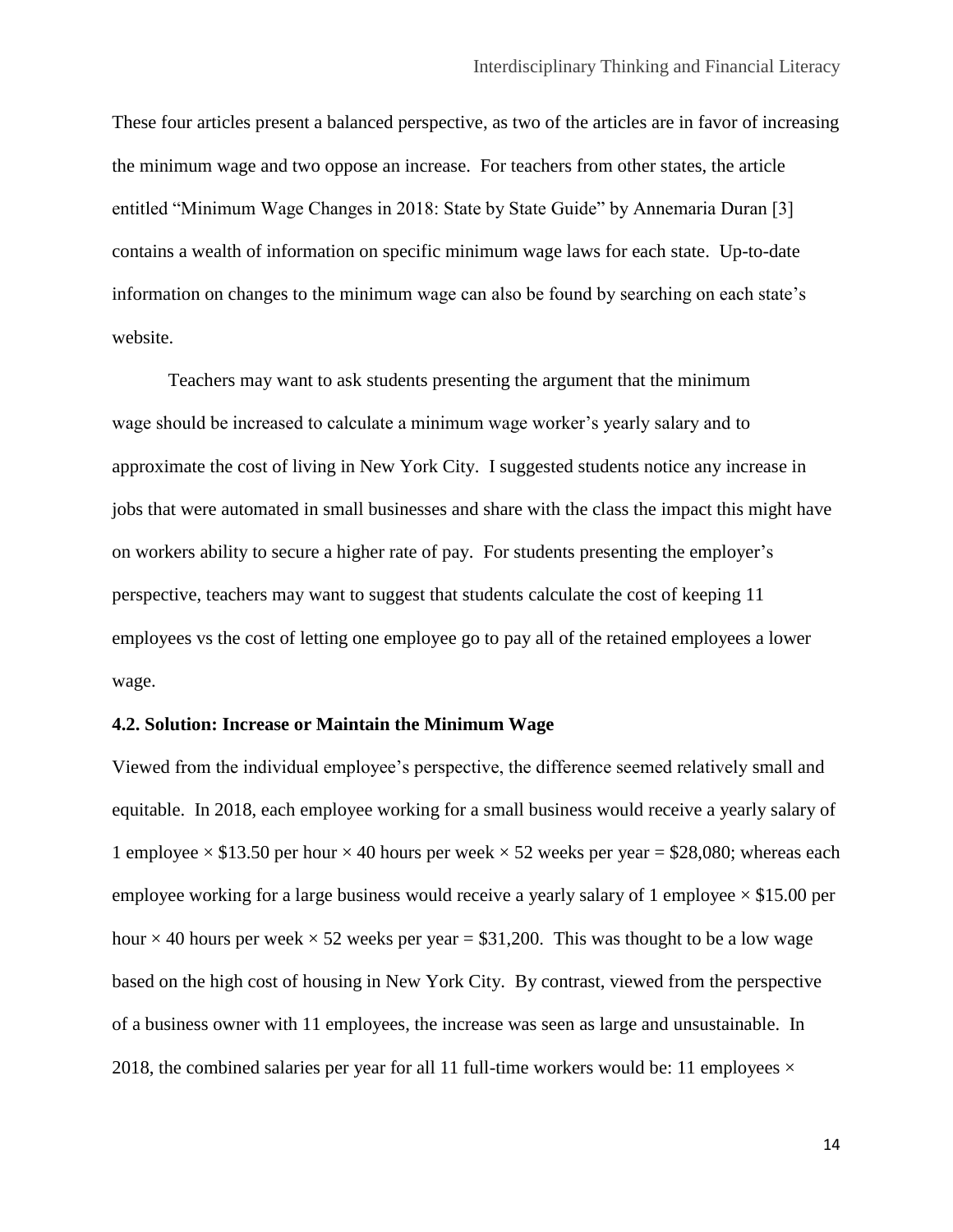\$15.00 per hour  $\times$  40 hours per week  $\times$  52 weeks per year = \$343,200. In 2018, the combined salaries for all 10 full-time workers would be: 10 employees  $\times$  \$13.50 per hour  $\times$  40 hours per week  $\times$  52 weeks per year = \$280,800. As a result, it would be extremely expensive to keep the  $11<sup>th</sup>$  employee, since the extra expense would be \$343,200 – \$280,800 = \$62,400. This financial analysis supported a decision contrary to students' personal beliefs.

## **4.3. Teaching Reflection and Extensions: Increase or Maintain the Minimum Wage**

Students found the activity challenging when the question was phrased in an open-ended manner. Some students compared the cost of a business with 20 employees and a business with 10 employees. Although the difference was large, students realized that, in all likelihood, a business could not cut its workforce in half. Some students calculated the cost to the business owner of keeping all 11 employees and compared that with the cost of keeping 10 employees. Although some students who took this approach thought to subtract the two numbers, few made the argument that, from a business owner's perspective, the difference of \$62,400 could be viewed as one low-skilled worker's yearly salary. After discussing this point, most students agreed that viewing the difference as one worker's salary presented the strongest case for firing a worker. Teachers could consider asking students to interpret what the dollar amount represents in words. Some students on the employee side had thought to do more research to connect the yearly salary with the cost of living in New York City, but did not have time to collect and analyze data. Seeing both arguments, students better understood how the media could elect to show mathematically correct numbers to highlight one side of an issue. In the class discussion, students stressed the importance of looking at the data and analyzing the numbers themselves.

This activity was designed to connect with students' real-life work experience. At the start of this lesson, I surveyed my students and asked what their hourly wage was. None were

15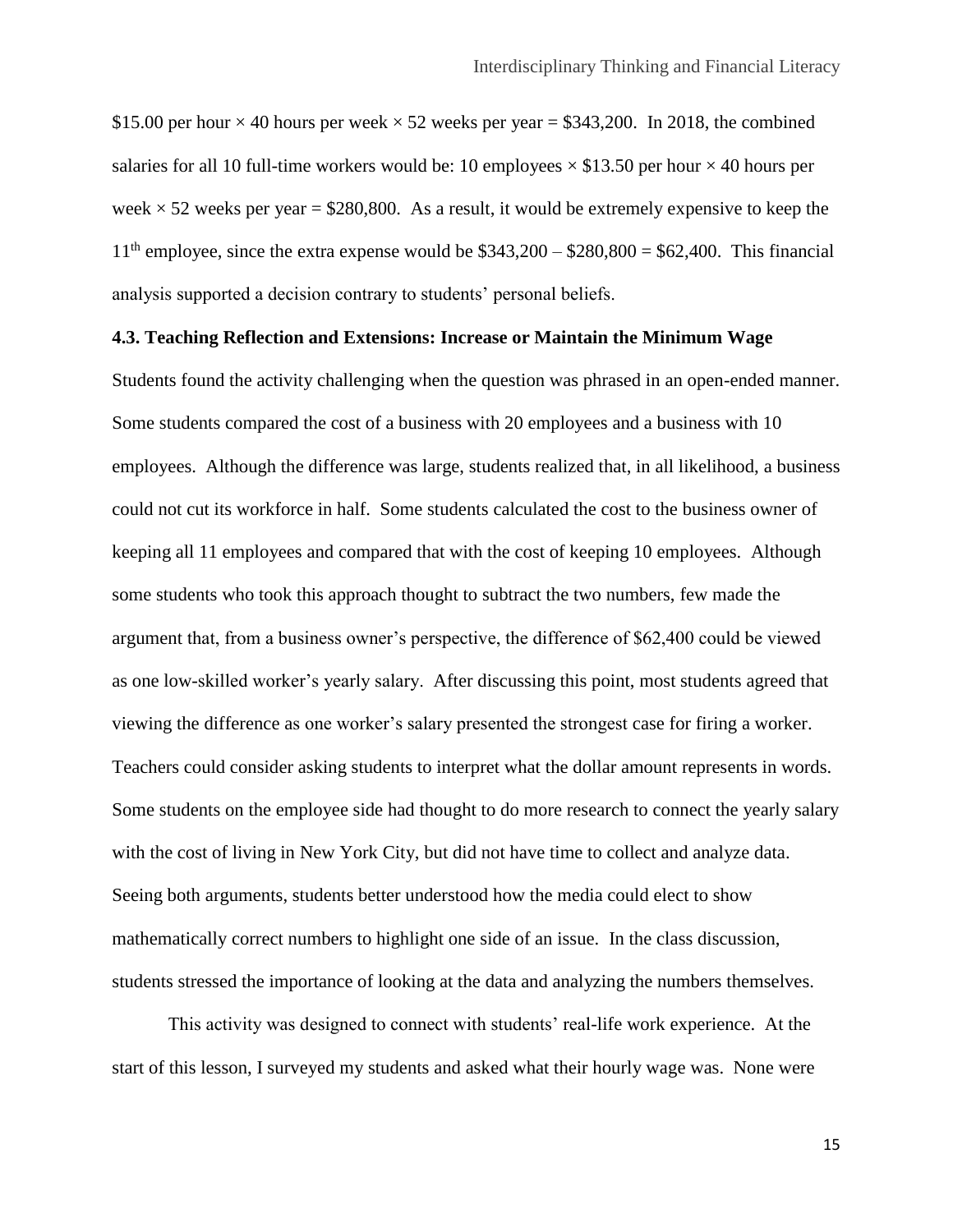paid more than the minimum wage. However, this does not mean that some or even most small business owners do not pay their employees a wage that is above the current or future minimum wage. Additionally, the profit margin small business owners make may be large enough to absorb the cost of retaining the 11th employee. Therefore, teachers may want to ask their students to research the profit small business owners make and what percent of small businesses pay above the minimum wage, so that students can verify if the assumptions are correct and more fully understand the potential impact of raising the minimum wage.

To extend the exercise and challenge students a bit more, the following question could be assigned:

- 1. Write the equation of a function that tells a business owner how much each of the fired workers would be paid if the owner is comparing keeping *x* employees, where *x* is some number greater than 11 as opposed to keeping only 10 employees.
- 2. Use the equation to determine how big the workforce would have to be before the fired employees would each be viewed by the owner as having a salary of \$32,000.

## **5. LESSON 3: THE UNITED STATES NATIONAL DEBT**

The learning objectives for this activity were to:

- 1. Increase facility and comfort with estimation and numeracy skills.
- 2. Apply mathematics to basic real-world economics to gain a deeper level of understanding.
- 3. Recognize and be able to use mathematics as a tool to assist with decision making.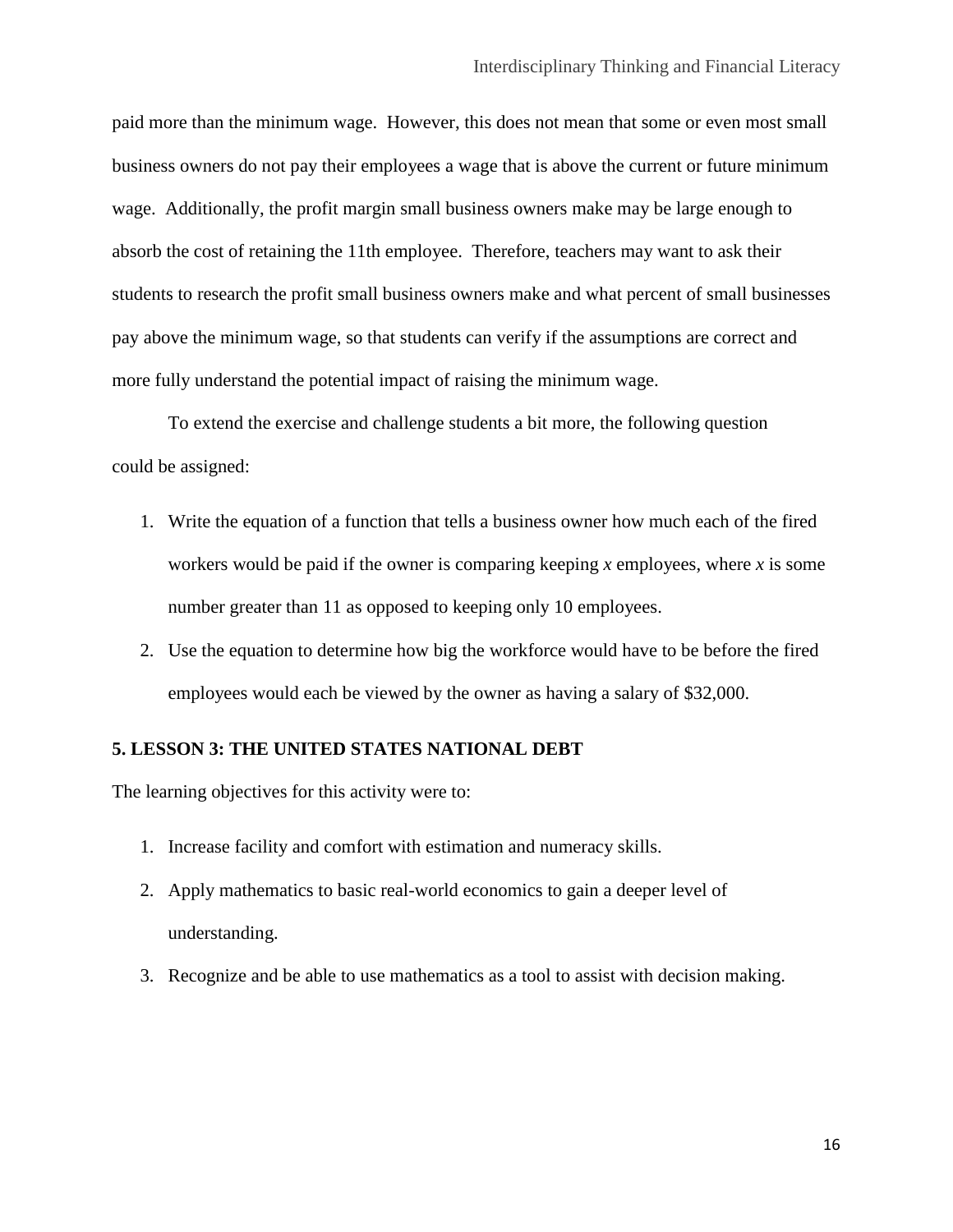More challenging extension activities are suggested for courses that cover the following learning objectives:

- 1. Collect data and use the data to compute and interpret correlation coefficients, which will be used to support an argument about a policy.
- 2. Create a mathematical model to match a real-world economic problem and use the model to make predications.

To start the lesson, students were asked to list the programs the United States government finances and decide whether the government should continue to fund these programs at the same rate, a higher rate, or a lower rate. Next, students were asked: How much is the United States National Debt? Estimate the United States National Debt per person and per taxpayer and then research the numbers and calculate the exact amount. How did the data impact your decision about which programs to fund?

## **5.1. Teaching Tips: The United States National Debt**

Students had an approximation of the United States population from past problems, though they did not know exactly what percent of the United States population paid taxes. The class was asked to write out all numbers in words in addition to listing the dollar amount to confirm that the number listed was the amount intended. After collecting students' estimates and debating whether the United States National Debt should be increased, teachers could assign the following readings: "As Deficit Soars Toward \$1 Trillion, Congress Shrugs and Keeps Spending" by Alan Rappeport and Thomas Kaplan [11] and "The National Debt Is Worse Than You Think" by William A. Galston [5]. At the end of the lesson, students viewed the United States Debt Clock [18], which shows changes to the United States National Debt and funding for government programs in real-time.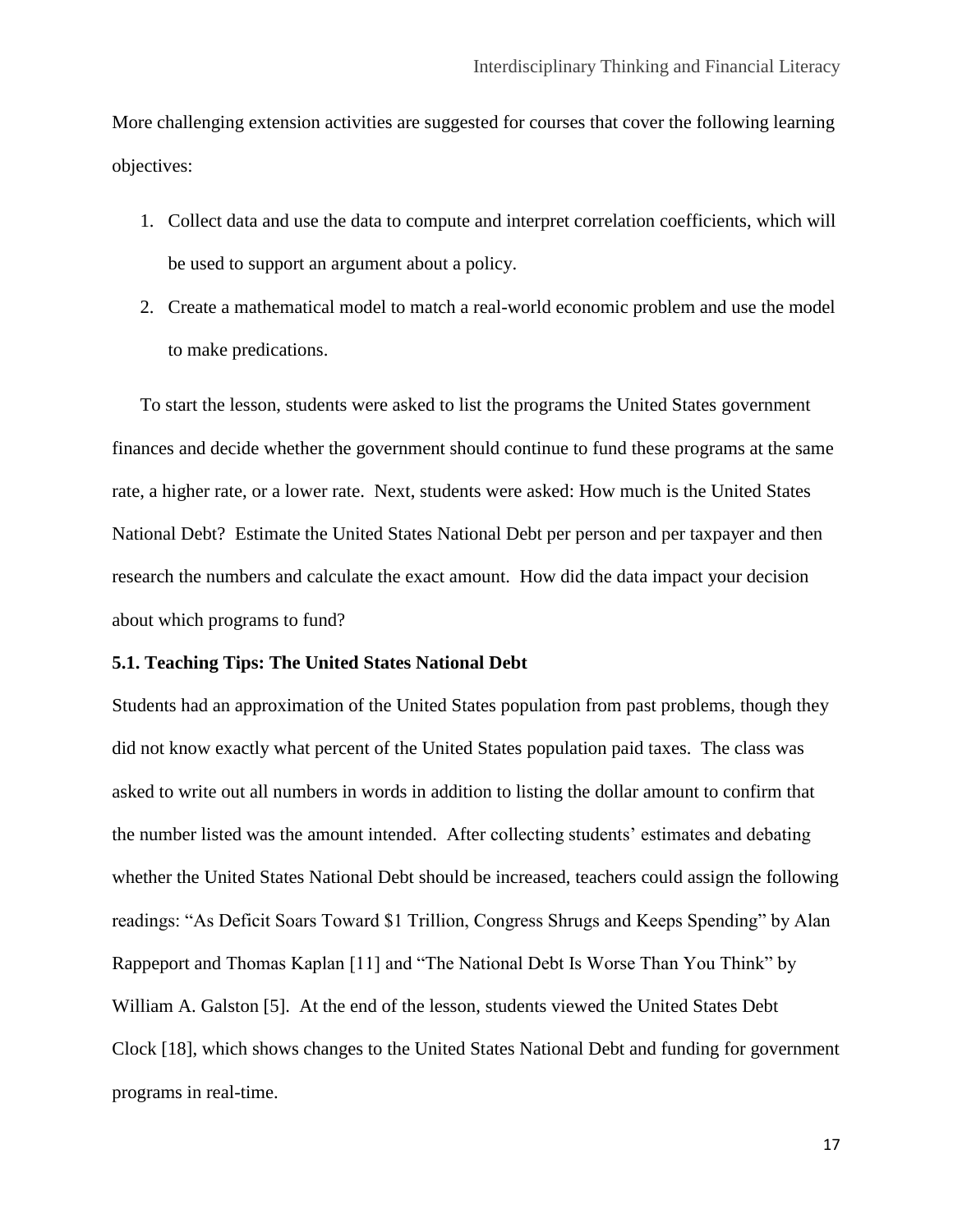## **5.2. Solution: United States National Debt**

At the start of the class discussion, students generated an extensive list of programs that the government funds including: defense, education, environmental protections, financial aid, health, Medicaid, Medicare, police, public safety, Social Security and Supplemental Nutrition Assistance Program. The class favored increasing or maintaining the present level of funding for every program except the military. Few of the students either knew the amount of the United States National Debt [13] or were initially able to estimate how much each person living in the United States or each taxpayer owed. One student, working without a calculator, estimated the United States National Debt and the debt per person to be \$7 trillion and \$65, respectively. Working in groups, the class was told that the United States National Debt was approximately \$21 trillion and that the United States population was approximately 328 million and that approximately 122 million people paid taxes. Several students correctly calculated the United States National Debt per person and per taxpayer was \$21 trillion/328 million  $\approx$  \$64 thousand and 21 trillion/122 million  $\approx$  \$172 thousand. When the numbers were viewed as debt per person and debt per taxpayer, and were smaller more manageable numbers, students' opinions about government spending changed.

#### **5.3. Teaching Reflection and Extensions: United States Nation Debt**

Working with large numbers proved difficult, even when students used calculators, as students were unable to assess the reasonableness of their answers. Initially most students underestimated the amount of debt per person or per taxpayer, suggesting that students were not considering place value when dividing, but were instead attempting to judge what might be a reasonable estimate for a person or for a taxpayer to owe. It was difficult for students to understand the difference between the United States National Debt being \$5 billion, \$50 billion, or \$5 trillion.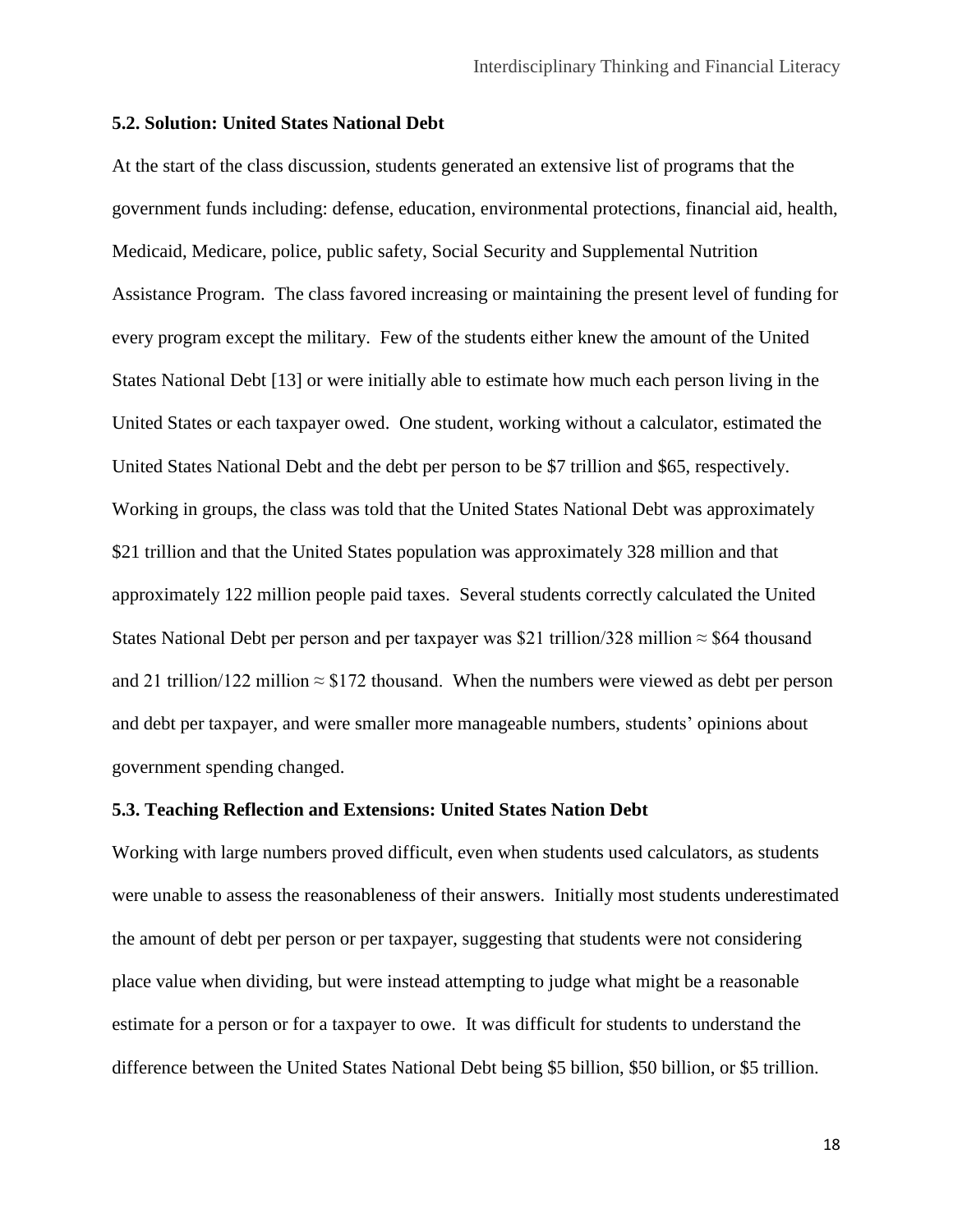Many students were intimidated working with large numbers. In this exercise, students seemed only to have understood the enormity of the United States National Debt after calculating debt per taxpayer, highlighting the importance of being able to work with large numbers.

For mathematically stronger students, the following activities that extend the exercise could be assigned:

- 1. In the news, there are frequently articles written about the trade imbalance between the United States and other countries. Research another country's national debt over a decade. Calculate the correlation between the United States National Debt and another country's national debt. Can the results be used to argue that trading policies are fair or unfair?
- 2. There is concern that funds for governmental supported programs will run out. Pick a program the government funds, such as Social Security, Supplemental Nutrition Assistance Program, Medicare, or Medicaid and research the program's funding and benefits in the last year. If the program selected will no longer be funded, for how many more years will the program be solvent if funds are depleted at a rate of 15% per year? This problem could be approached algebraically and graphically.

#### **6. CONCLUSION: TEACHING GOALS AND REFLECTION**

Quantitative Reasoning is designed to teach basic mathematics skills and to highlight the value of applying elementary mathematics to better understand real-world problems. At the start of the semester, I asked students how important it was to be financially literate. One-hundred percent thought it was "*important*" or "*very important*," yet many recognized that they were not financially literate. One student wrote, "*I'm not too financially literate. I learned a little bit in*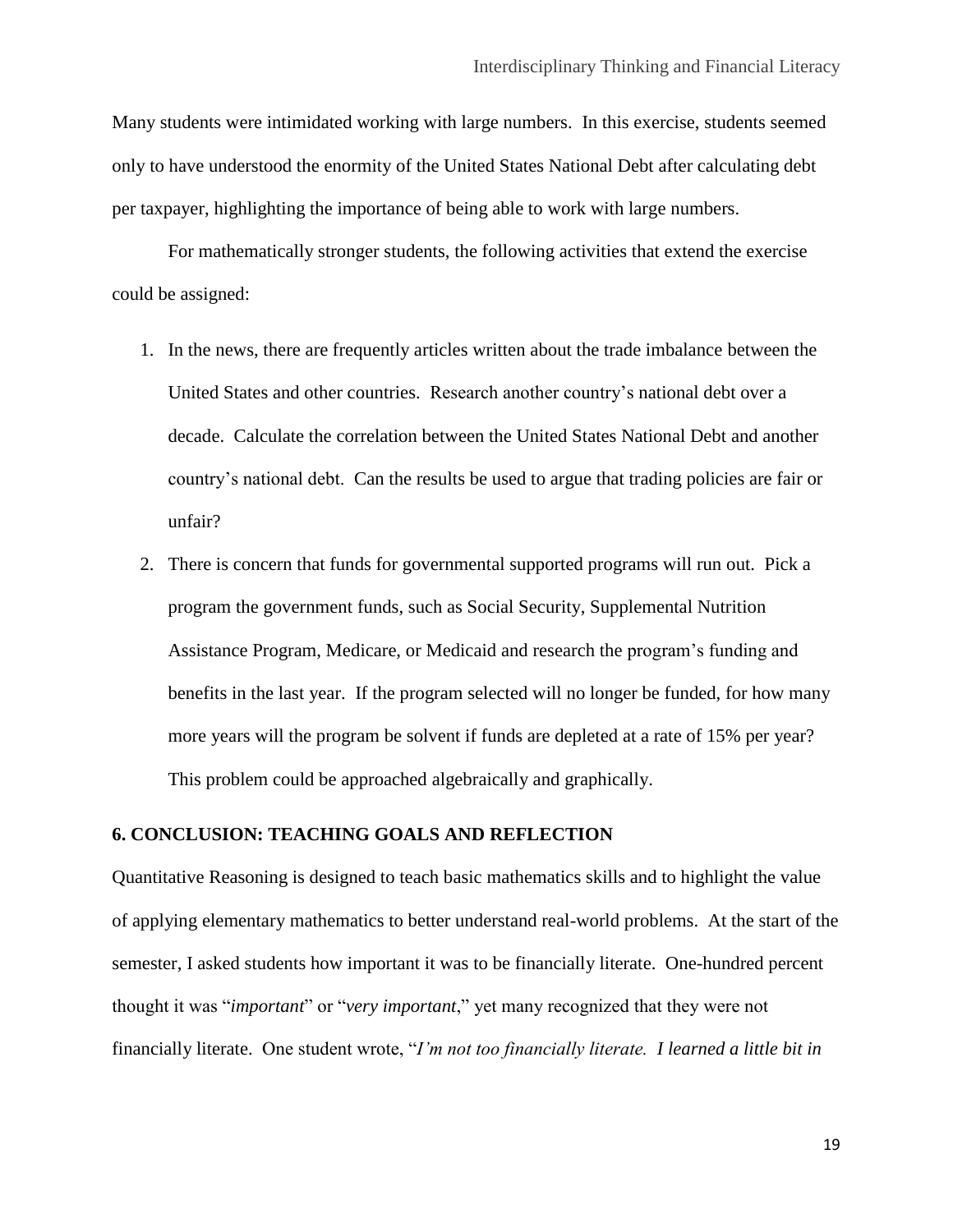*high school, but not enough*." As the course revisited elementary mathematics skills, which students can feel are repetitive, I made the decision to focus on financial literacy to increase students' knowledge of basic finance and their level of engagement. By phrasing the questions in an open-ended manner, elementary questions became a bit more demanding.

There were several challenges inherent in teaching these activities and taking a modest interdisciplinary approach. First, students may have little prior knowledge of economics and finance. I have found it helpful to start the activities with a discussion of personal finance or financial policies that can impact students' lives. Using a lens of equity, students could contribute to the conversation based on their experiences and gain a better understanding of different perspectives. As most students were being paid the minimum wage, they were engaged and eager to understand the opposition to increasing a minimum wage worker's rate of pay. The approach of asking students to consider whether a policy is fair did not rely to a significant extent on unfamiliar economic policies that students may not have the time and background knowledge to delve into deeply. To foster a fruitful discussion about the National Debt, teachers could approach the activity by discussing funding for programs that presently impact students, such as tuition assistance and school loan forgiveness. It is valuable for students to understand how difficult financial decisions can be when funds are limited.

Another challenge in teaching these activities is that, whenever possible, questions were posed in an open-ended manner. Although not selecting the strategy to be used to solve problems better models how mathematics is used in the real-world, students may find it difficult to select a strategy. Teachers may want to consider pairing off students to work collaboratively on the exercises. Teachers may also want to remind the class that the exercises can be approached algebraically, graphically, or by using trial and error to test numbers. Teachers

20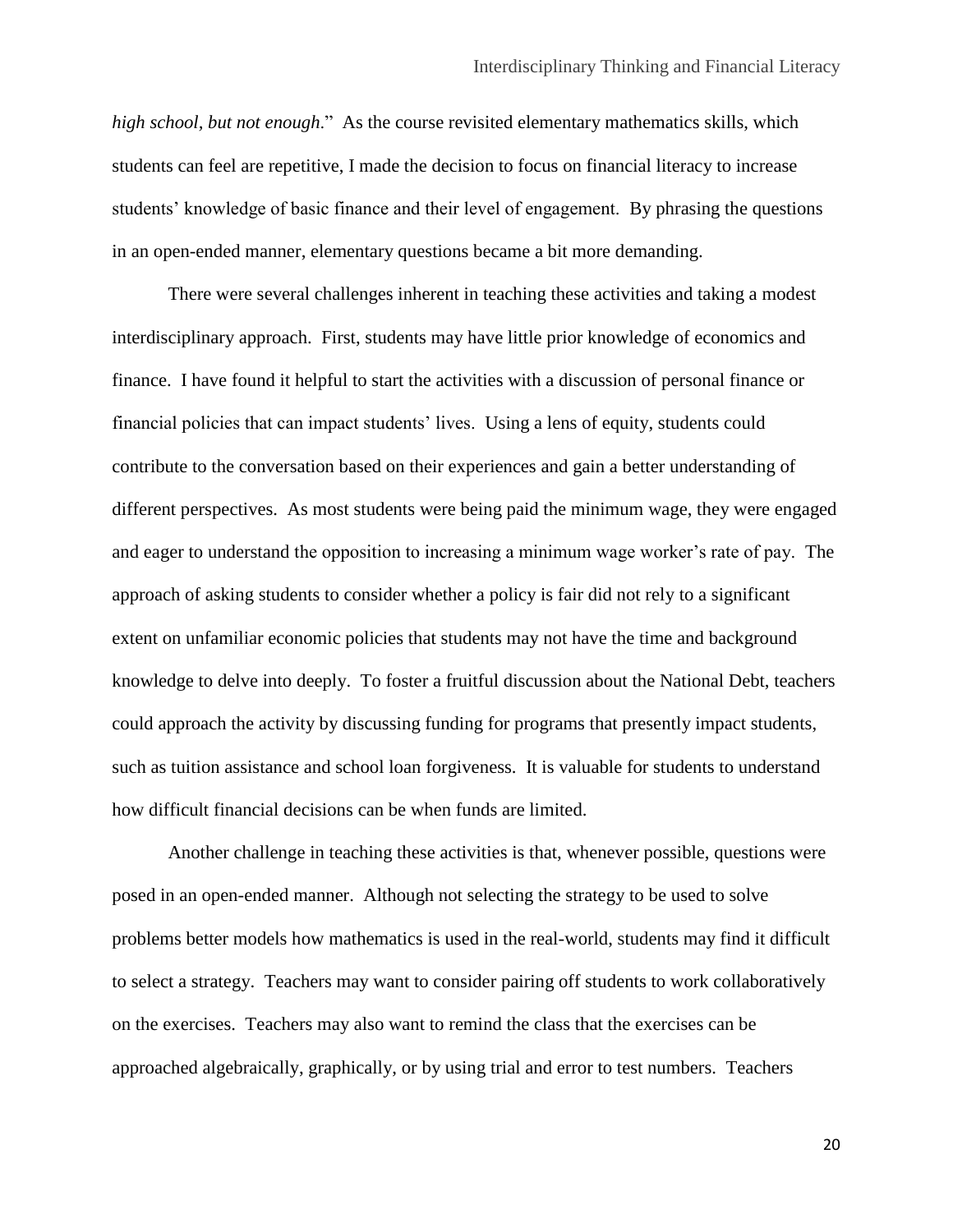should be mindful of the fact that students likely will need more time to explore problems indepth that do not come with directions telling them how to proceed. If students are struggling, teachers can direct students to a specific method and ask them to write and interpret the solution.

Despite the challenges, there are tremendous benefits from having students learn to present different sides of real-world financial issues and have their argument supported by data and current articles. Students were able to gain a deeper level of understanding of complex real-world issues that, in all likelihood, they would not have arrived at analyzing the situation from only one perspective. Analyzing the data using a moderate interdisciplinary approach, sometimes led students to draw conclusions that were contrary to their own personal beliefs. Students developed an intuitive understanding of working with numbers and saw the importance of applying elementary mathematics to better understand economic issues. Students came to appreciate how numbers could be used to support an argument by selecting which basic calculations to present. Simultaneously, using the activities, students were motivated and engaged as they reviewed and strengthened their elementary mathematics skills and became a bit more skeptical consumers of financial information.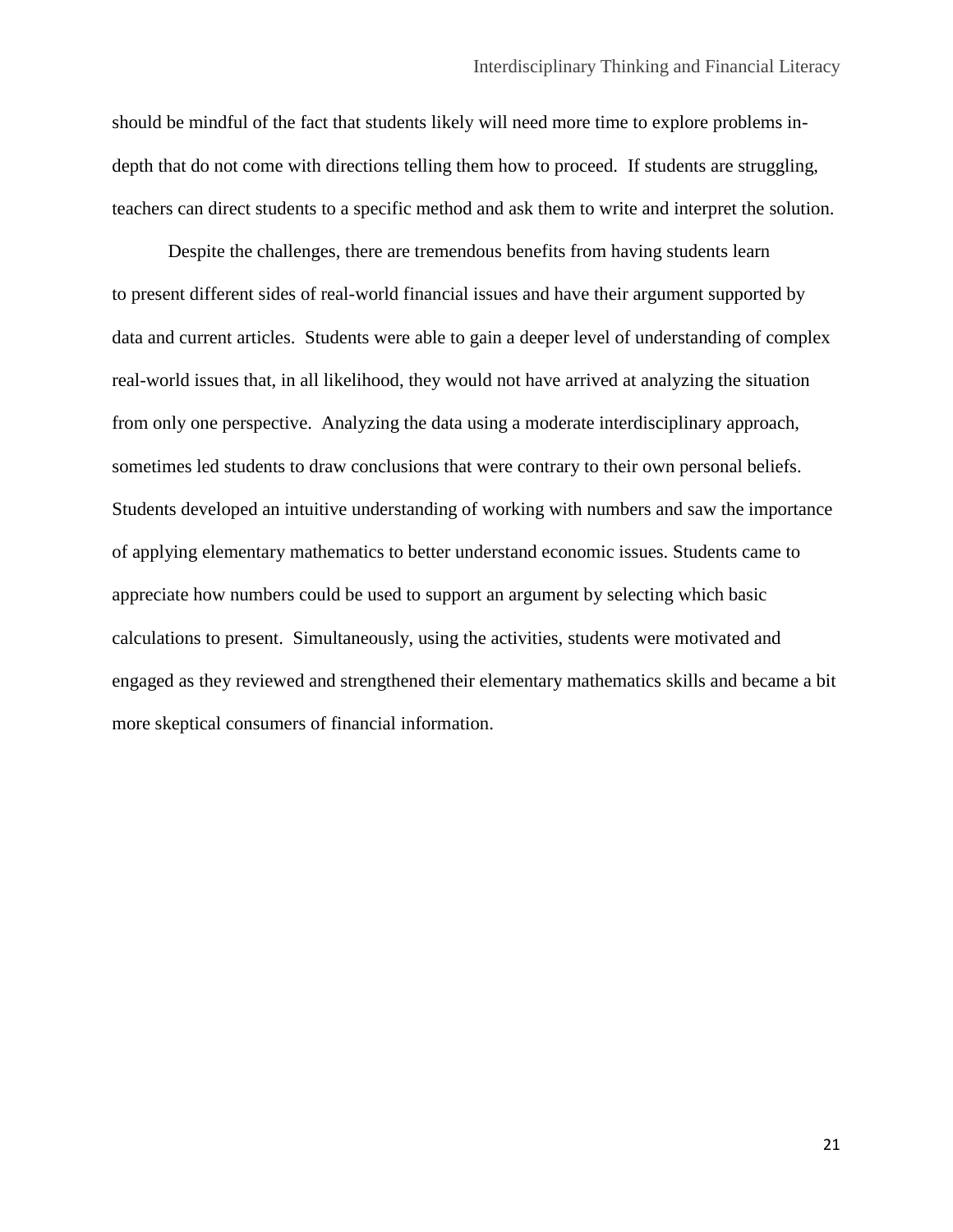## **REFERENCES**

- 1. Council for Economic Education. 2018. Survey of the States: Economic and Personal Financial Education in Our National Schools 2018, New York, NY: Council for Economic Education. [https://www.councilforeconed.org/wp](https://www.councilforeconed.org/wp-content/uploads/2018/02/2018-SOS-Layout-18.pdf)[content/uploads/2018/02/2018-SOS-Layout-18.pdf](https://www.councilforeconed.org/wp-content/uploads/2018/02/2018-SOS-Layout-18.pdf)
- 1. DePillis, L. 2017, April 27. The case for raising the minimum wage keeps getting stronger. [https://money.cnn.com/2018/04/27/news/economy/minimum-wage](https://money.cnn.com/2018/04/27/news/economy/minimum-wage-increase/index.html)[increase/index.html.](https://money.cnn.com/2018/04/27/news/economy/minimum-wage-increase/index.html) Accessed July 18, 2018.
- 2. Duran, A. 2017, November 29. Minimum wage changes in 2018: State by state guide. [https://www3.swipeclock.com/blog/minimum-wage-changes-2018-statestate-guide/.](https://www3.swipeclock.com/blog/minimum-wage-changes-2018-statestate-guide/) Accessed 18 July 2018.
- 3. Financial Industry Regulatory Authority. 2013. Financial Capability in the United States: Report of findings from the 2012 National Financial Capability Study. Washington, DC: Financial Industry Regulatory Authority.
- 4. Galston, W. A. 2018, April 17. The national debt is worse than you think. [https://www.wsj.](https://www.wsj/) com/articles/the-national-debt-is-worse-than-you-think-1524004495. Accessed 18 July 2018.
- 5. Holtz-Eakin, D. 2013, December 4. Raising minimum wage is misguided policy. <https://www.nytimes.com/roomfordebate/2013/12/04/making-low-wages-liveable/> raising-minimum-wage-is-misguided-policy. Accessed 18 July 2018.
- 6. Lu, C. 2017, July 24. Why it's the perfect time to raise the federal minimum wage. http://time.com/4870916/congress-federal-minimum-wage/. Accessed 18 July 2018.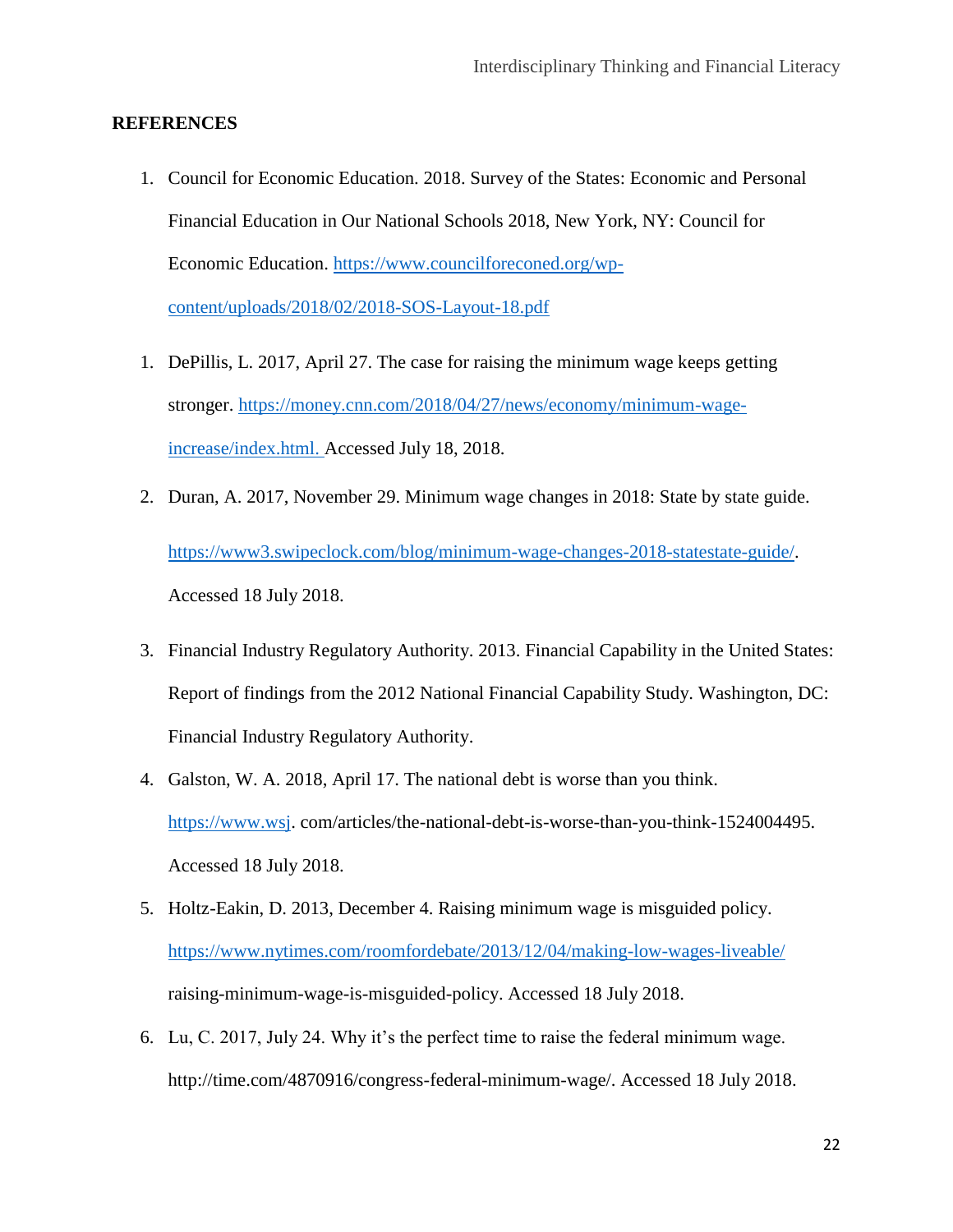- 7. Mandell, L. 2008. The Financial Literacy of Young American Adults: Results of the 2008 National Jump\$tart Coalition Survey of High School Seniors and College Students. Washington, DC: The Jump\$tart Coalition for Personal Financial Literacy.
- 8. National Council of Teachers of Mathematics. 2014. Principles to Actions: Ensuring Mathematical Success for All. Reston, VA: National Council of Teachers of Mathematics.
- 9. New York State Department of Labor. 2017. Upcoming minimum wage increases. [https://labor.ny.gov/workerprotection/laborstandards/workprot/minwage.shtm.](https://labor.ny.gov/workerprotection/laborstandards/workprot/minwage.shtm) Accessed 14 November 2017.
- 10. Rappeport, A. and T. Kaplan. 2018, January 31. As deficit soars toward \$1 trillion, Congress shrugs and keeps spending. https://www.nytimes.com/2018/01/30/us/politics/federal-deficit-1-trillion.html. Accessed 18 July 2018.
- 11. Reed, S. 2014, April. One hundred years of price change: The Consumer Price Index and the American inflation experience. https://www.bls.gov/opub/mlr/2014/article/onehundred-years-of-price-change-the-consumer-price-index-and-theamerican-inflationexperience.htm. Accessed 18 July 2018.
- 12. Sole, M. A. 2014. Financial literacy: An essential component of mathematics literacy and numeracy. Journal of Mathematics Education at Teachers College. 5(2): 55–62.
- 13. Sole, M. A. 2016. Multiple problem-solving strategies provide insight into students' understanding of open-ended linear programming problems. PRIMUS. 26(10): 922–937.
- 14. Sole, M. A. 2017. Financial education: Increase your purchasing power. Mathematics Teacher. 111(1): 60–64.